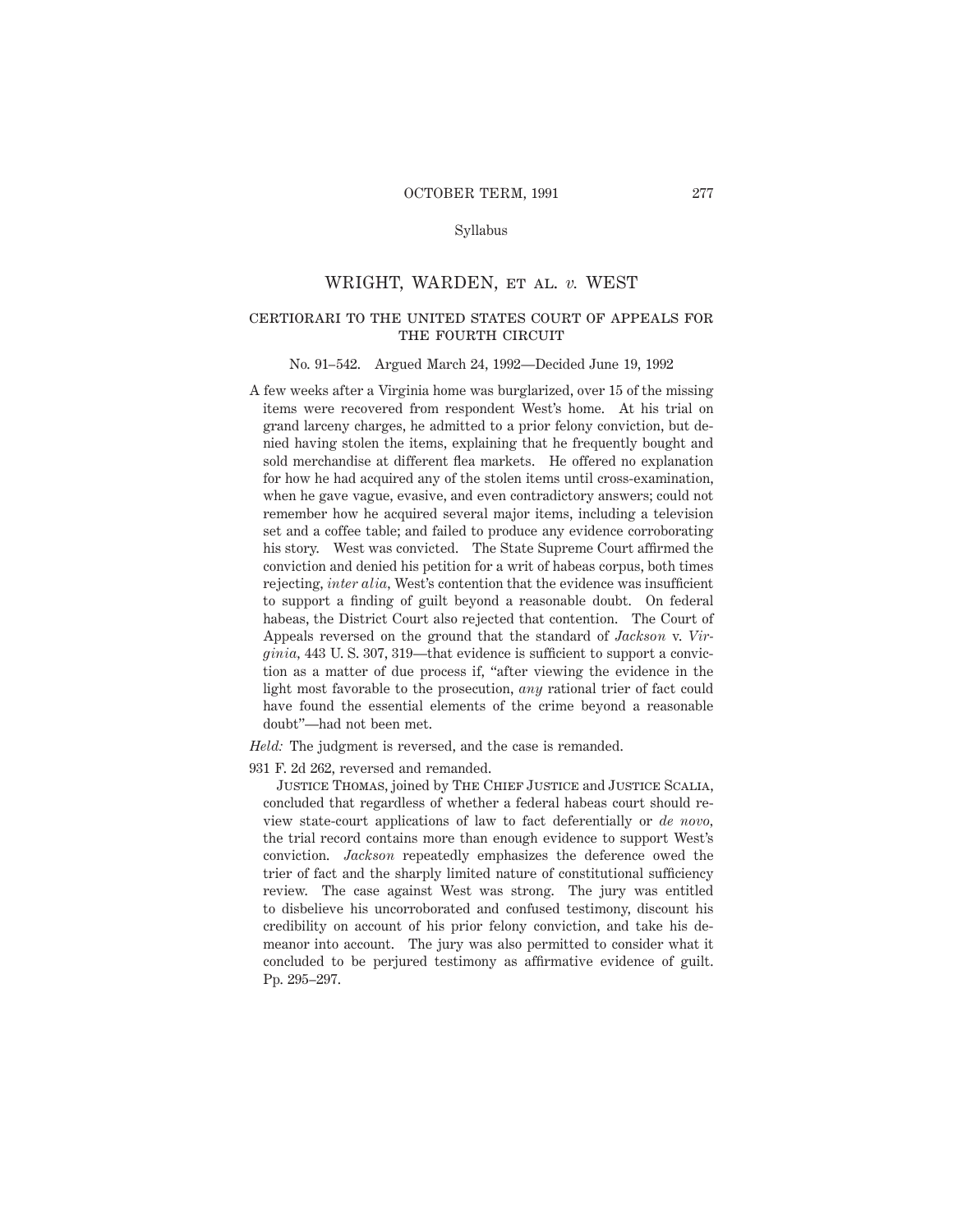### Syllabus

JUSTICE WHITE concluded that there was enough evidence to support West's conviction under the *Jackson* standard. P. 297.

Justice O'Connor, joined by Justice Blackmun and Justice Stevens, concluded that the evidence supported West's conviction and that there was no need to decide the standard of review issue to decide this case. Pp. 297, 305–306.

JUSTICE KENNEDY concluded that the evidence was sufficient to convince a rational factfinder of guilt beyond a reasonable doubt and that *Teague* v. *Lane,* 489 U. S. 288, should not be interpreted as calling into question the settled principle that mixed questions are subject to *de novo* review on federal habeas corpus. Pp. 306–310.

JUSTICE SOUTER concluded that West sought the benefit of a "new rule," and thus his claim was barred by *Teague* v. *Lane,* 489 U. S. 288. The Court of Appeals misapplied *Teague*'s commands, since, while the *Jackson* rule was "old" enough to have predated the finality of West's conviction, it was not specific enough to dictate the rule on which the conviction was held unlawful. Although the State Supreme Court was not entitled to disregard *Jackson,* it does not follow from *Jackson*'s rule that the insufficiency of the evidence to support West's conviction was apparent. Virginia has long recognized a rule that evidence of falsely explained possession of recently stolen property is sufficient to sustain a finding that the possessor took the goods, and the jury's rejection of West's explanation implies a finding that his explanation was false. Virginia's rule is reasonable and has been accepted as good law against the backdrop of a general state sufficiency standard no less stringent than the *Jackson* rule. Thus, it is not possible to say that reasonable jurists could not have considered Virginia's rule compatible with the *Jackson* standard. Pp. 310–316.

Thomas, J., announced the judgment of the Court and delivered an opinion, in which REHNQUIST, C. J., and SCALIA, J., joined. WHITE, J., filed an opinion concurring in the judgment, *post*, p. 297. O'CONNOR, J., filed an opinion concurring in the judgment, in which BLACKMUN and STEVENS, JJ., joined, *post,* p. 297. Kennedy, J., *post,* p. 306, and Souter, J., *post,* p. 310, filed opinions concurring in the judgment.

*Donald R. Curry,* Senior Assistant Attorney General of Virginia, argued the cause for petitioners. With him on the briefs were *Mary Sue Terry,* Attorney General, *H. Lane Kneedler,* Chief Deputy Attorney General, *Stephen D. Rosenthal,* Deputy Attorney General, and *Jerry P. Slonaker,* Senior Assistant Attorney General.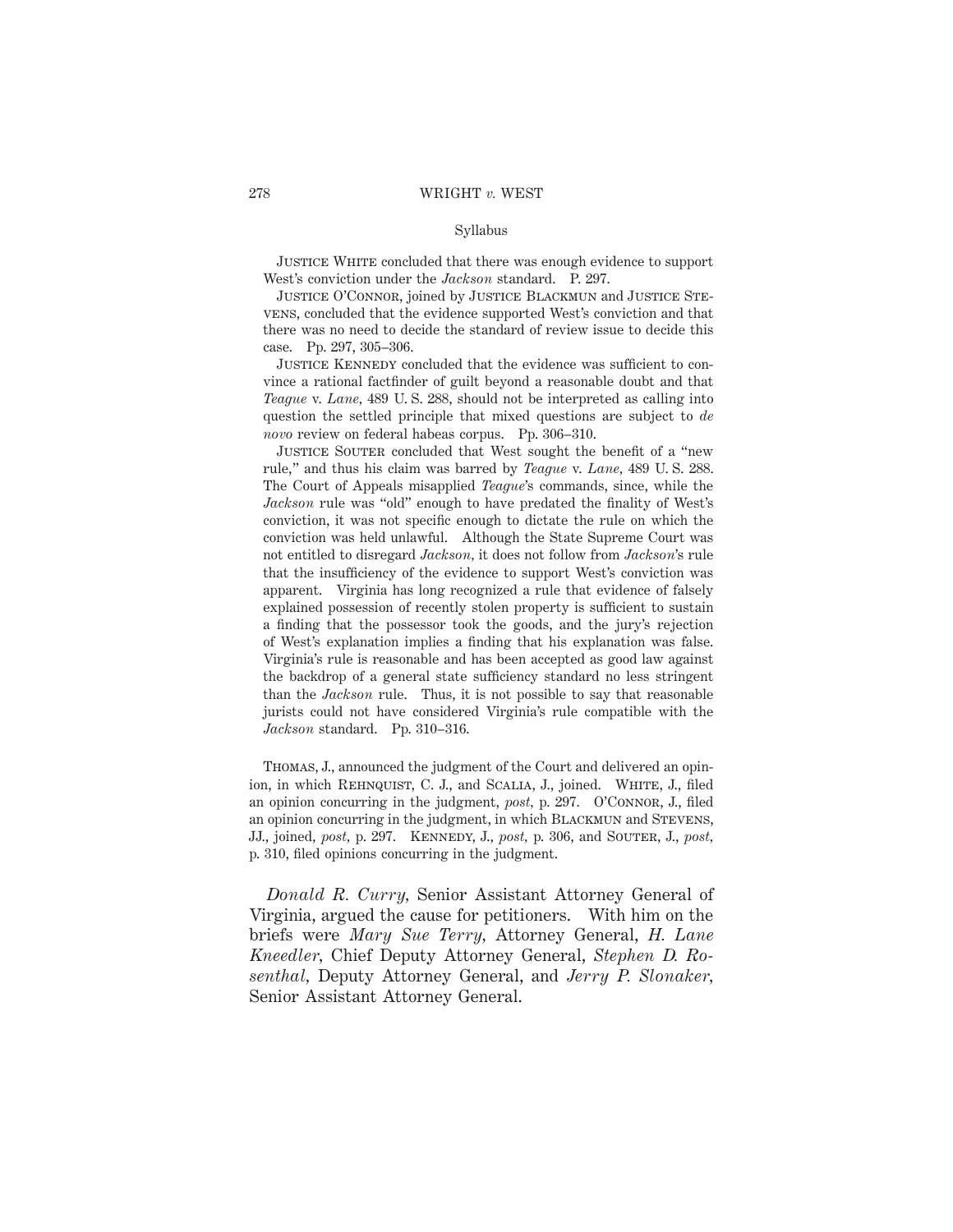#### Counsel

*Maureen E. Mahoney,* Deputy Solicitor General, argued the cause for the United States as *amicus curiae* urging reversal. On the brief were *Solicitor General Starr, Assistant Attorney General Mueller,* and *Deputy Solicitor General Roberts.*

*Steven H. Goldblatt* argued the cause and filed a brief for respondent.\*

\*Briefs of *amici curiae* urging reversal were filed for the State of Florida et al. by *Robert A. Butterworth,* Attorney General of Florida, and *Richard B. Martell,* Assistant Attorney General, *Charles E. Cole,* Attorney General of Alaska, *Grant Woods,* Attorney General of Arizona, *Winston Bryant,* Attorney General of Arkansas, *Daniel E. Lungren,* Attorney General of California, *Gale A. Norton,* Attorney General of Colorado, *Richard N. Palmer,* Chief State's Attorney of Connecticut, *Charles M. Oberly III,* Attorney General of Delaware, *Michael J. Bowers,* Attorney General of Georgia, *Warren Price III,* Attorney General of Hawaii, *Larry EchoHawk,* Attorney General of Idaho, *Linley E. Pearson,* Attorney General of Indiana, *Bonnie J. Campbell,* Attorney General of Iowa, *Robert T. Stephen,* Attorney General of Kansas, *Chris Gorman,* Attorney General of Kentucky, *J. Joseph Curran, Jr.,* Attorney General of Maryland, *Hubert H. Humphrey III,* Attorney General of Minnesota, *Michael C. Moore,* Attorney General of Mississippi, *William L. Webster,* Attorney General of Missouri, *Marc Racicot,* Attorney General of Montana, *Don Stenberg,* Attorney General of Nebraska, *Frankie Sue Del Papa,* Attorney General of Nevada, *John P. Arnold,* Attorney General of New Hampshire, *Robert J. Del Tufo,* Attorney General of New Jersey, *Tom Udall,* Attorney General of New Mexico, *Lacy H. Thornburg,* Attorney General of North Carolina, *Nicholas J. Spaeth,* Attorney General of North Dakota, *Susan B. Loving,* Attorney General of Oklahoma, *Charles S. Crookham,* Attorney General of Oregon, *Ernest D. Preate, Jr.,* Attorney General of Pennsylvania, *T. Travis Medlock,* Attorney General of South Carolina, *Mark Barnett,* Attorney General of South Dakota, *Dan Morales,* Attorney General of Texas, *Paul Van Dam,* Attorney General of Utah, *Jeffrey L. Amestoy,* Attorney General of Vermont, *Kenneth O. Eikenberry,* Attorney General of Washington, *Mario J. Palumbo,* Attorney General of West Virginia, and *Joseph B. Meyer,* Attorney General of Wyoming; and for the Criminal Justice Legal Foundation by *Kent S. Scheidegger.*

*Leslie A. Harris, Steven R. Shapiro,* and *John A. Powell* filed a brief for the American Civil Liberties Union et al. as *amici curiae* urging affirmance.

Briefs of *amici curiae* were filed for the State of New York et al. by *Robert Abrams,* Attorney General of New York, *Lee Fisher,* Attorney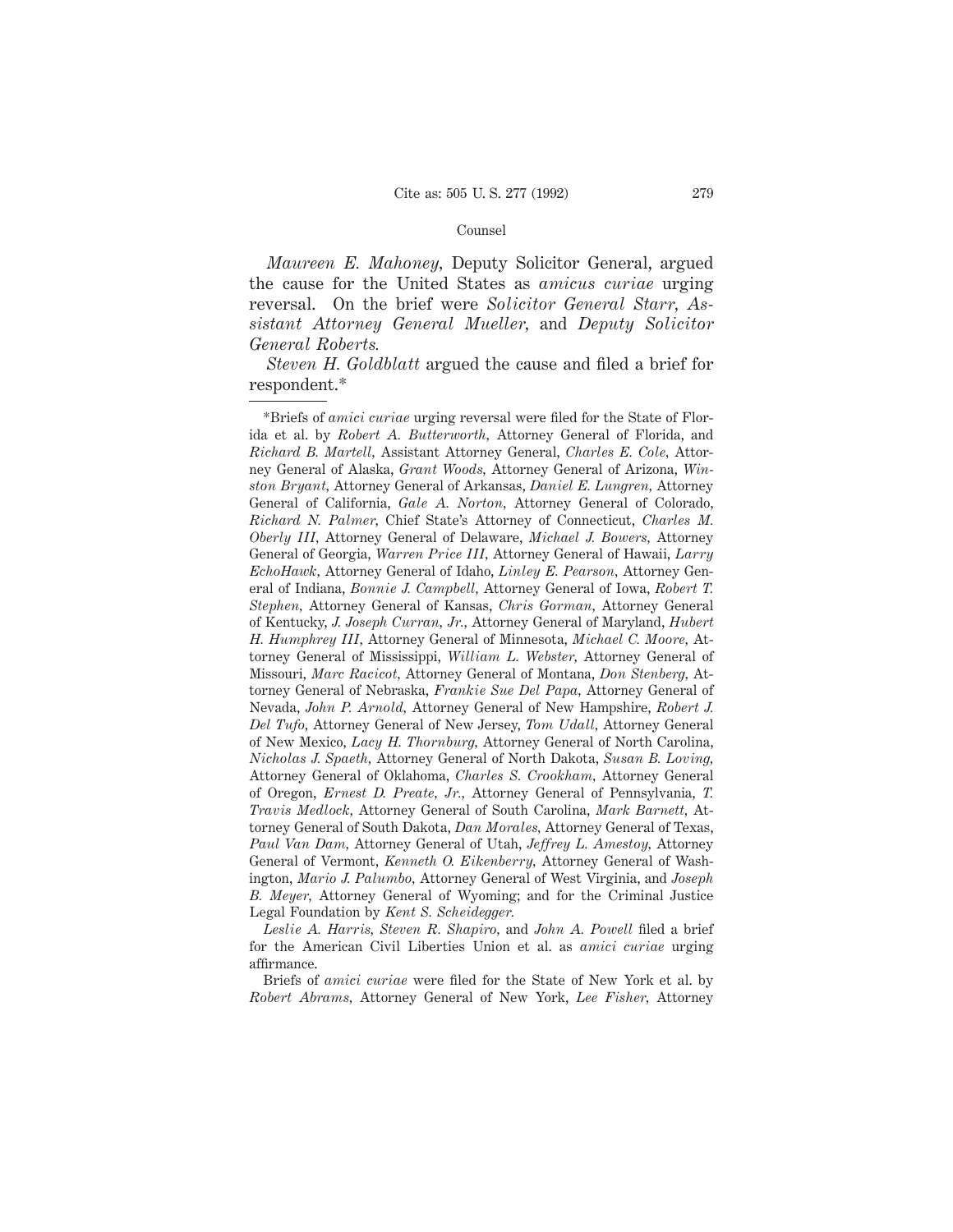#### Opinion of Thomas, J.

Justice Thomas announced the judgment of the Court and delivered an opinion, in which THE CHIEF JUSTICE and JUSTICE SCALIA joined.

In this case, we must determine whether the Court of Appeals for the Fourth Circuit correctly applied our decision in *Jackson* v. *Virginia,* 443 U. S. 307 (1979), in concluding that the evidence against respondent Frank West was insufficient, as a matter of due process, to support his state-court conviction for grand larceny.

Between December 13 and December 26, 1978, someone broke into the Westmoreland County, Virginia, home of Angelo Cardova and stole items valued at approximately \$3,500. On January 10, 1979, police conducted a lawful search of the Gloucester County, Virginia, home of West and his wife. They discovered several of the items stolen from the Cardova home, including various electronic equipment (two television sets and a record player); articles of clothing (an imitation mink coat with the name "Esther" embroidered in it, a silk jacket emblazoned "Korea 1970," and a pair of shoes); decorations (several wood carvings and a mounted lobster); and miscellaneous household objects (a mirror framed with seashells, a coffee table, a bar, a sleeping bag, and some silverware). These items were valued at approximately \$800, and the police recovered other, unspecified items of Cardova's property with an approximate value of \$300.

West was charged with grand larceny. Testifying at trial on his own behalf, he admitted to a prior felony conviction, but denied having taken anything from Cardova's house.

I

General of Ohio, *Jerry Boone,* Solicitor General of New York, *Peter H. Schiff,* Deputy Solicitor General, and *Martin A. Hotvet,* Assistant Attorney General; for Senator Biden et al. by *William F. Sheehan* and *Christopher E. Palmer;* for the American Bar Association by *Talbot D'Alemberte* and *Seth P. Waxman;* for Benjamin R. Civiletti et al. by *Douglas G. Robinson* and *James S. Liebman;* and for Gerald Gunther et al. by *Larry W. Yackle.*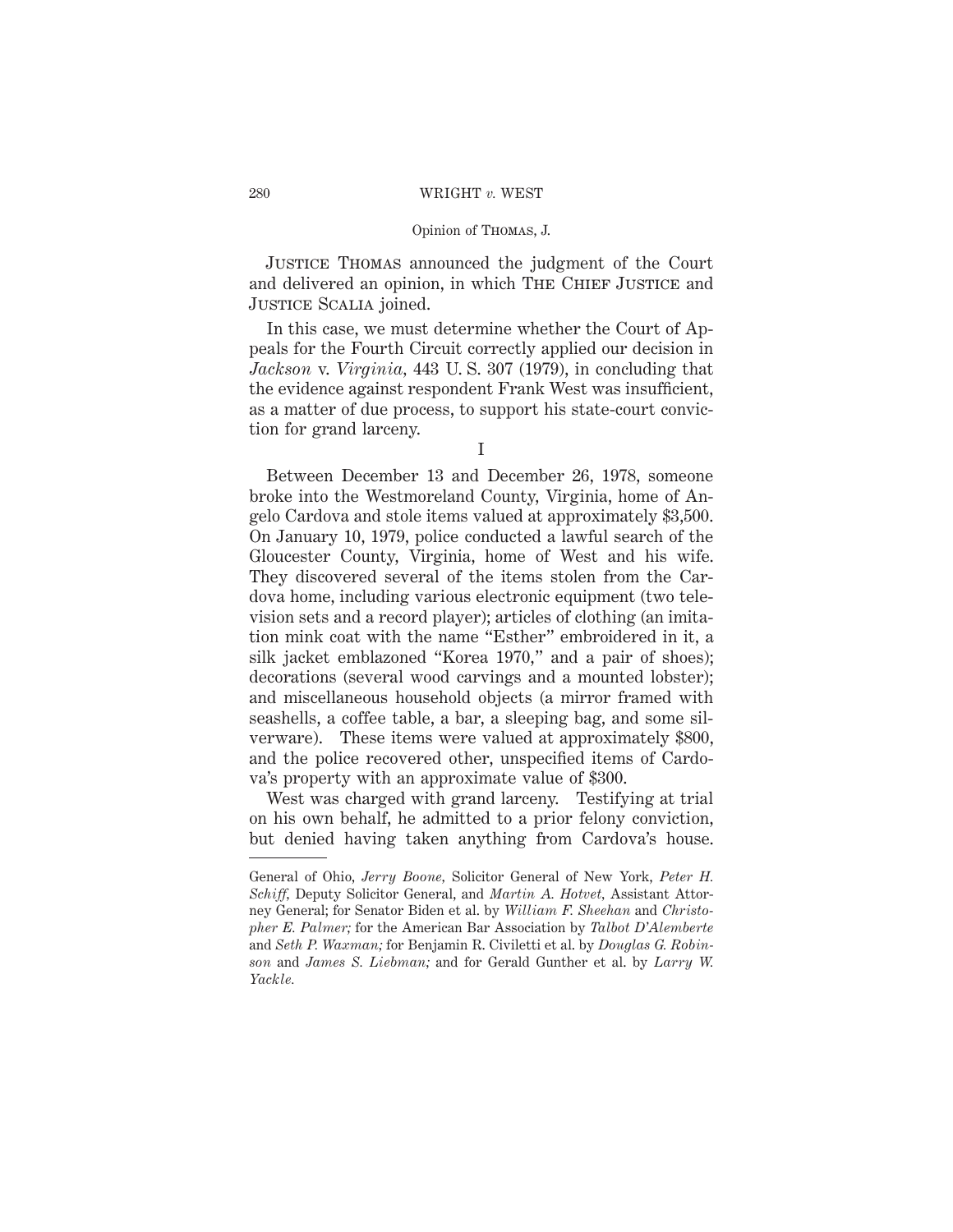He explained that he had bought and sold "a lot of . . . merchandise" from "several guys" at "flea bargain places" where, according to West, "a lot of times you buy things . . . that are stolen" although "you never know it." App. 21. On crossexamination, West said that he had bought many of the stolen items from a Ronnie Elkins, whom West claimed to have known for years. West testified that he purchased one of the wood carvings, the jacket, mounted lobster, mirror, and bar from Elkins for about \$500. West initially guessed, and then twice positively asserted, that this sale occurred before January 1, 1979. In addition, West claimed to have purchased the coat from Elkins for \$5 around January 1, 1979. His testimony did not make clear whether he was describing one transaction or two, whether there were any other transactions between himself and Elkins, where the transactions occurred, and whether the transactions occurred at flea markets.1 West testified further that he had purchased one of

"Q I want to know about your business transactions with Ronnie Elkins.

*[Footnote 1 is continued on p. 282]*

<sup>&</sup>lt;sup>1</sup>The quality of West's testimony on these matters can best be appreciated by example:

<sup>&</sup>quot;Q Are those items that you bought at a flea market?

<sup>&</sup>quot;A Well, I didn't buy these items at a flea market, no sir.

<sup>&</sup>quot;Q Whose items are they?

<sup>&</sup>quot;A They are some items that I got from a Ronnie Elkins.

<sup>&</sup>quot;Q All of the items you bought from him?

<sup>&</sup>quot;A I can't say all.

<sup>&</sup>quot;Q Which ones did you buy from him?

<sup>&</sup>quot;A I can't say, because I don't have an inventory.

<sup>&</sup>quot;Q Can you tell me the ones you bought from Ronnie Elkins?

<sup>&</sup>quot;A Yes, I am sure I can.

<sup>&</sup>quot;Q Which ones?

<sup>&</sup>quot;A I would say the platter.

<sup>&</sup>quot;Q How about the sea shell mirror?

<sup>&</sup>quot;A Yes, sir, I think so.

<sup>&</sup>quot;Q Where did you buy that?

<sup>&</sup>quot;A In Newport News at a flea market." App. 21–22.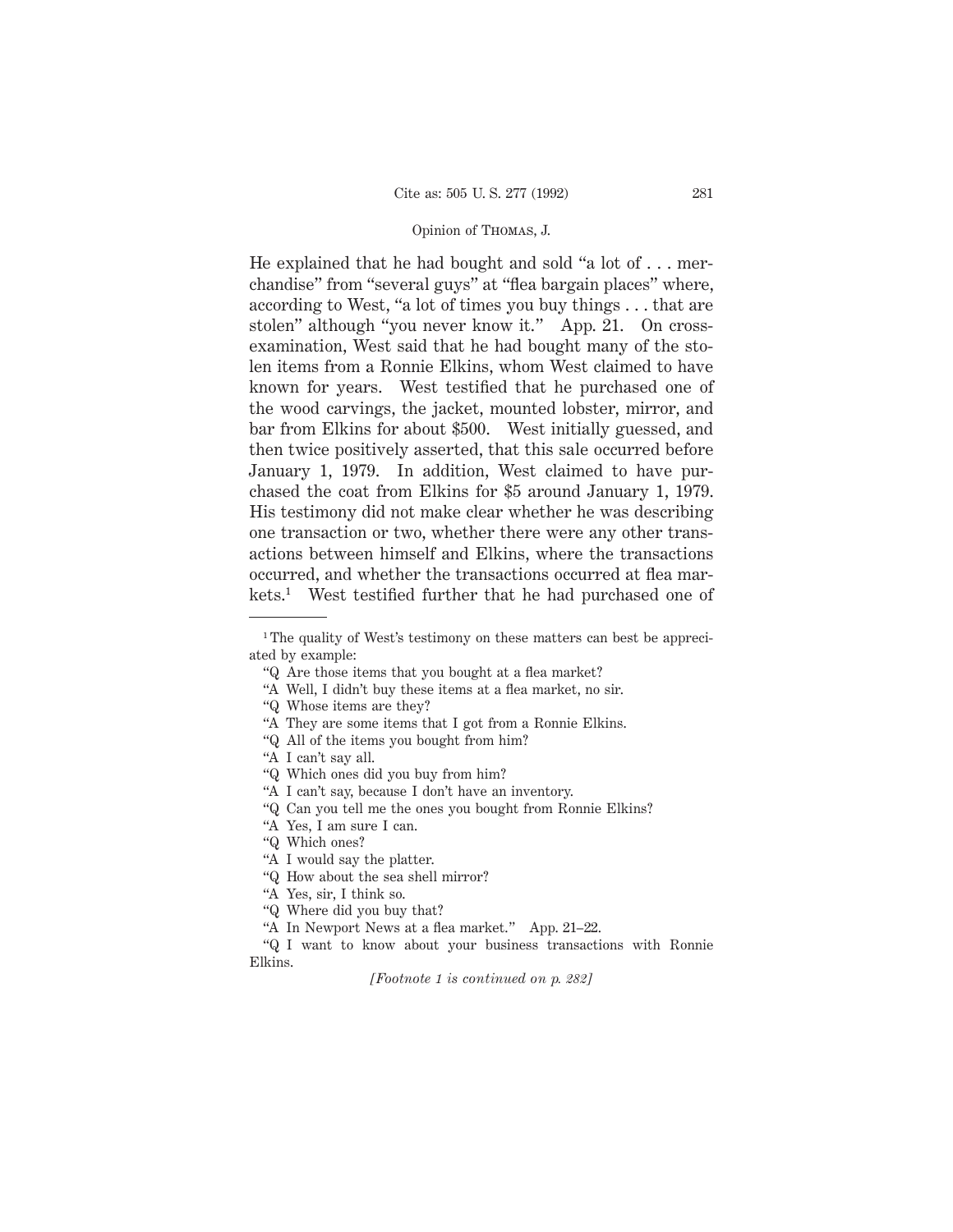the television sets in an entirely separate transaction in Goochland County, from an individual whose name he had forgotten. Finally, West testified that he did not remember how he had acquired the second television, the coffee table, and the silverware.

Under then-applicable Virginia law, grand larceny was defined as the wrongful and nonconsensual taking of property worth at least \$100, with the intent to deprive the owner of it permanently. See Va. Code Ann. § 18.2–95 (1975); *Skeeter* v. *Commonwealth,* 217 Va. 722, 725, 232 S. E. 2d 756, 758 (1977). Virginia law permits an inference that a person who fails to explain, or falsely explains, his exclusive possession of recently stolen property is the thief. See, *e. g., Moehring* v. *Commonwealth,* 223 Va. 564, 568, 290 S. E. 2d 891, 893 (1982); *Best* v. *Commonwealth,* 222 Va. 387, 389, 282 S. E. 2d 16, 17 (1981). The trial court instructed the jurors about this permissive inference, but warned that the inference did not compromise their constitutional obligation to acquit unless they found that the State had established every element

"Q Tell the jury about this flea market and Ronnie Elkins, some time around January 1, and these items, not the other items.

"A Ronnie Elkins does not own a flea market.

"Q Tell the jury, if you will, where Ronnie Elkins was on the day that you bought the items?

"A I don't remember. It was before January 1.

"Q Where was it?

"A I bought stuff from him in Richmond, Gloucester, and Newport News." *Id.,* at 26–27.

<sup>&</sup>quot;A I buy and sell different items from different individuals at flea markets.

<sup>&</sup>quot;Q Tell us where that market is.

<sup>&</sup>quot;A In Richmond. You have them in Gloucester.

<sup>&</sup>quot;Q Where is Ronnie Elkins' flea market?

<sup>&</sup>quot;A He does not have one.

<sup>&</sup>quot;Q Didn't you say you bought some items from Ronnie Elkins?

<sup>&</sup>quot;A At a flea market.

<sup>&</sup>quot;Q Tell the jury where that is at *[sic]*.

<sup>&</sup>quot;A In Gloucester.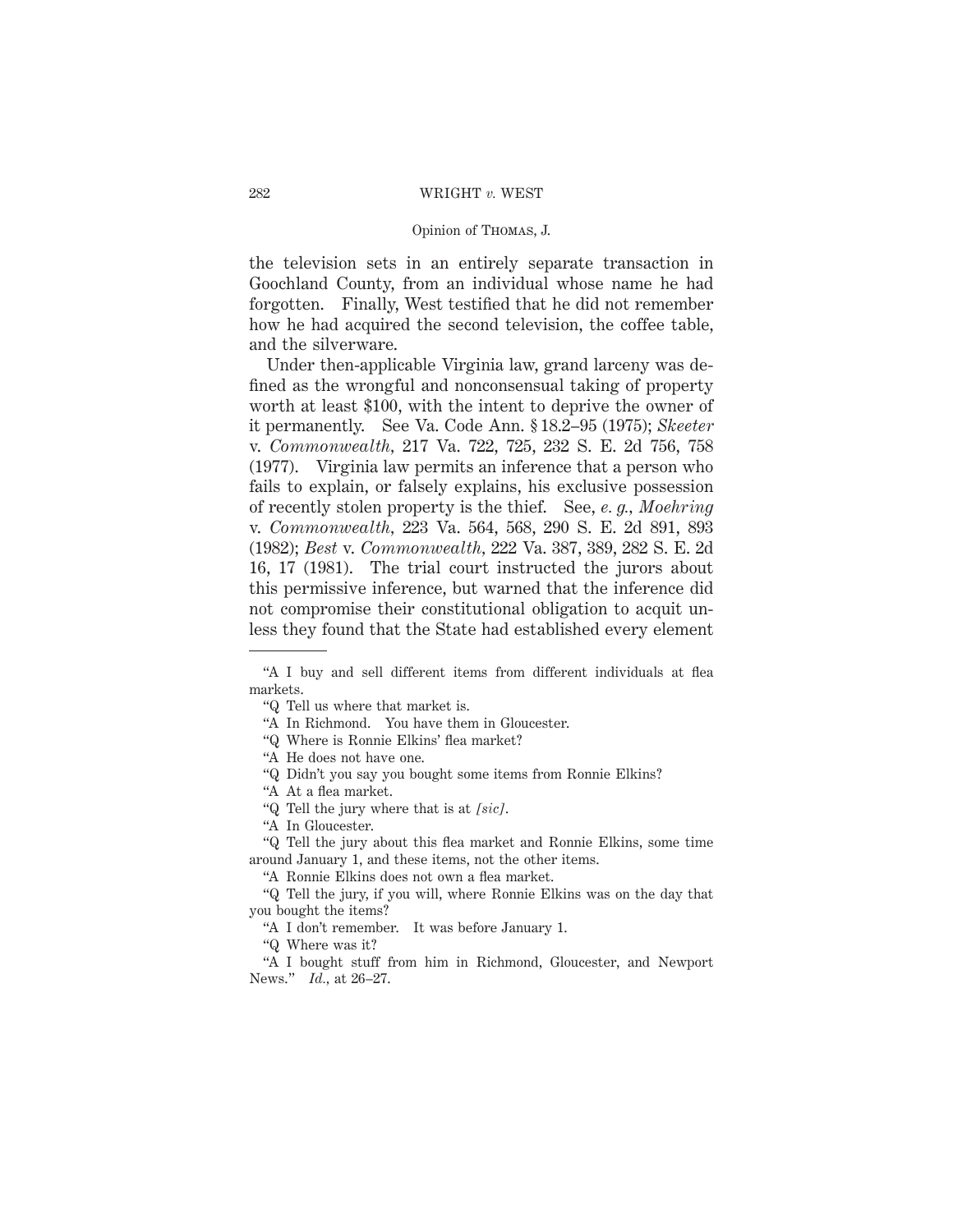of the crime beyond a reasonable doubt. See *In re Winship,* 397 U. S. 358 (1970).2

The jury returned a guilty verdict, and West received a 10-year prison sentence. West petitioned for an appeal, contending (among other things) that the evidence was insufficient to support a finding of guilt beyond a reasonable doubt. In May 1980, the Supreme Court of Virginia refused the petition—a disposition indicating that the court found the petition without merit, see *Saunders* v. *Reynolds,* 214 Va. 697, 700, 204 S. E. 2d 421, 424 (1974). Seven years later, West filed a petition for a writ of habeas corpus in the same court, supported by an affidavit executed by Ronnie Elkins in April 1987. West renewed his claim that the original trial record contained insufficient evidence to support the conviction, and he argued in the alternative that Elkins' affidavit, which tended to corroborate West's trial testimony in certain respects, constituted new evidence entitling him to a new trial. The Supreme Court of Virginia again denied relief. West then filed a petition for a writ of habeas corpus in the District Court for the Eastern District of Virginia, which rejected both claims and denied relief.

The Court of Appeals for the Fourth Circuit reversed. 931 F. 2d 262 (1991). As the court correctly recognized, a

<sup>2</sup> The instruction on the permissive inference read:

<sup>&</sup>quot;If you belie[ve] from the evidence beyond a reasonable doubt that property of a value of \$100.00 or more was stolen from Angelo F. C[a]rdova, and that it was recently thereafter found in the exclusive and personal possession of the defendant, and that such possession has been unexplained or falsely denied by the defendant, then such possession is sufficient to raise an inference that the defendant was the thief; and if such inference, taking into consideration the whole evidence, leads you to believe beyond a reasonable doubt that the defendant committed the theft, then you shall find the defendant guilty." App. 34.

Several other instructions emphasized that despite the permissive inference, "[t]he burden is upon the Commonwealth to prove by the evidence beyond a reasonable doubt every material and necessary element of the offense charged against the defendant." *Ibid.*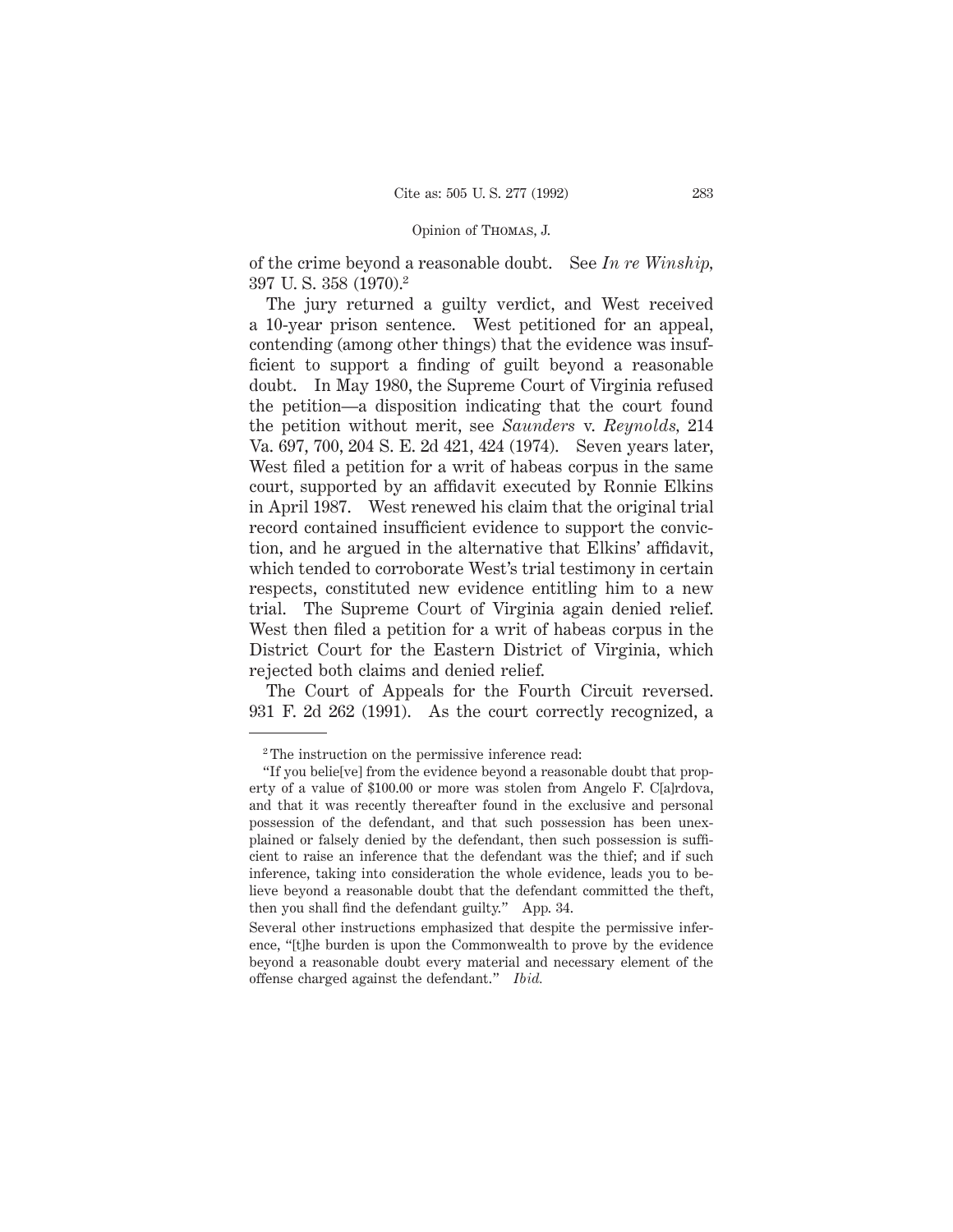#### Opinion of Thomas, J.

claim that evidence is insufficient to support a conviction as a matter of due process depends on "whether, after viewing the evidence in the light most favorable to the prosecution, *any* rational trier of fact could have found the essential elements of the crime beyond a reasonable doubt." *Jackson* v. *Virginia,* 443 U. S., at 319 (emphasis in original). Five considerations led the court to conclude that this standard was not met: first, the items were recovered no sooner than two weeks after they had been stolen; second, only about a third of the items stolen from Cardova (measured by value) were recovered from West; third, the items were found in West's house in plain view, and not hidden away as contraband; fourth, West's explanation of his possession was not so "inherently implausible," even if it were disbelieved, that it could "fairly be treated as positive evidence of guilt"; and fifth, there was no corroborating evidence (such as fingerprints or eyewitness testimony) beyond the fact of mere possession. See 931 F. 2d, at 268–270. The court viewed West's testimony as "at most, a neutral factor," *id.,* at 270, despite noting his "confusion" about the details of his alleged purchases, *id.,* at 269, and despite conceding that his testimony "at first blush . . . may itself seem incredible," *id.,* at 270, n. 7. In holding that the *Jackson* standard was not met, the court did not take into consideration the fact that the Supreme Court of Virginia had twice previously concluded otherwise.

After the Fourth Circuit denied rehearing en banc by an equally divided court, see App. to Pet. for Cert. 34–35, the warden and the State Attorney General sought review in this Court on, among other questions, whether the Court of Appeals had applied *Jackson* correctly in this case. We granted certiorari, 502 U. S. 1012 (1991), and requested additional briefing on the question whether a federal habeas court should afford deference to state-court determinations applying law to the specific facts of a case, 502 U. S. 1021 (1991). We now reverse.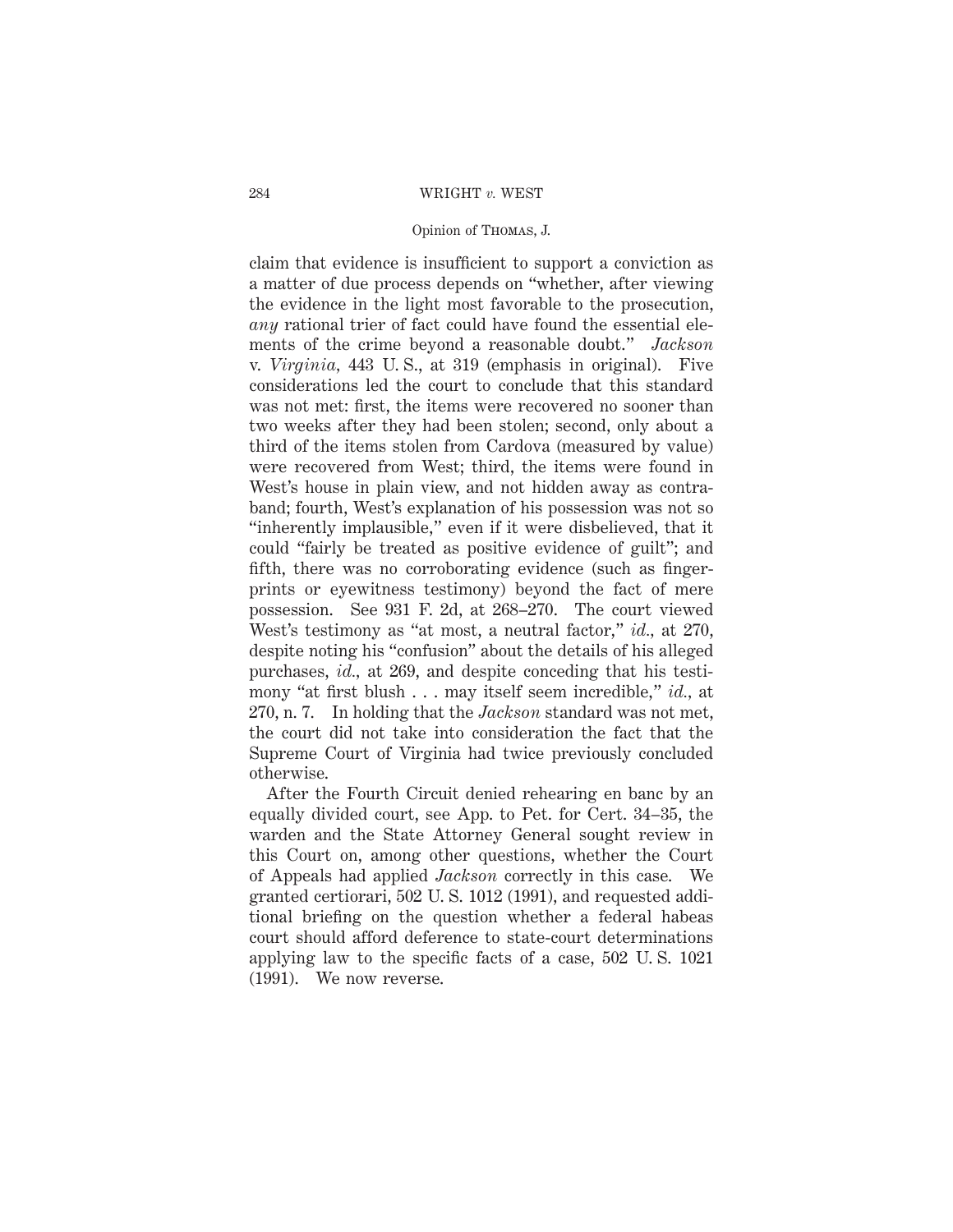### II

The habeas corpus statute permits a federal court to entertain a petition from a state prisoner "only on the ground that he is in custody in violation of the Constitution or laws or treaties of the United States." 28 U. S. C. § 2254(a). The court must "dispose of the matter as law and justice require." § 2243. For much of our history, we interpreted these bare guidelines and their predecessors to reflect the common-law principle that a prisoner seeking a writ of habeas corpus could challenge only the jurisdiction of the court that had rendered the judgment under which he was in custody. See, *e. g., In re Wood,* 140 U. S. 278, 285–287 (1891) (Harlan, J.); *Ex parte Watkins,* 3 Pet. 193, 202 (1830) (Marshall, C. J.). Gradually, we began to expand the category of claims deemed to be jurisdictional for habeas purposes. See, *e. g., Ex parte Siebold,* 100 U. S. 371, 377 (1880) (court without jurisdiction to impose sentence under unconstitutional statute); *Ex parte Lange,* 18 Wall. 163, 176 (1874) (court without jurisdiction to impose sentence not authorized by statute). Next, we began to recognize federal claims by state prisoners if no state court had provided a full and fair opportunity to litigate those claims. See, *e. g., Moore* v. *Dempsey,* 261 U. S. 86, 91–92 (1923); *Frank* v. *Mangum,* 237 U. S. 309, 335– 336 (1915). Before 1953, however, the inverse of this rule also remained true: Absent an alleged jurisdictional defect, "habeas corpus would not lie for a [state] prisoner . . . if he had been given an adequate opportunity to obtain full and fair consideration of his federal claim in the state courts." *Fay* v. *Noia,* 372 U. S. 391, 459–460 (1963) (Harlan, J., dissenting). See generally Bator, Finality in Criminal Law and Federal Habeas Corpus for State Prisoners, 76 Harv. L. Rev. 441, 478–499 (1963). In other words, the state-court judgment was entitled to *"absolute* respect," *Kuhlmann* v. *Wil-*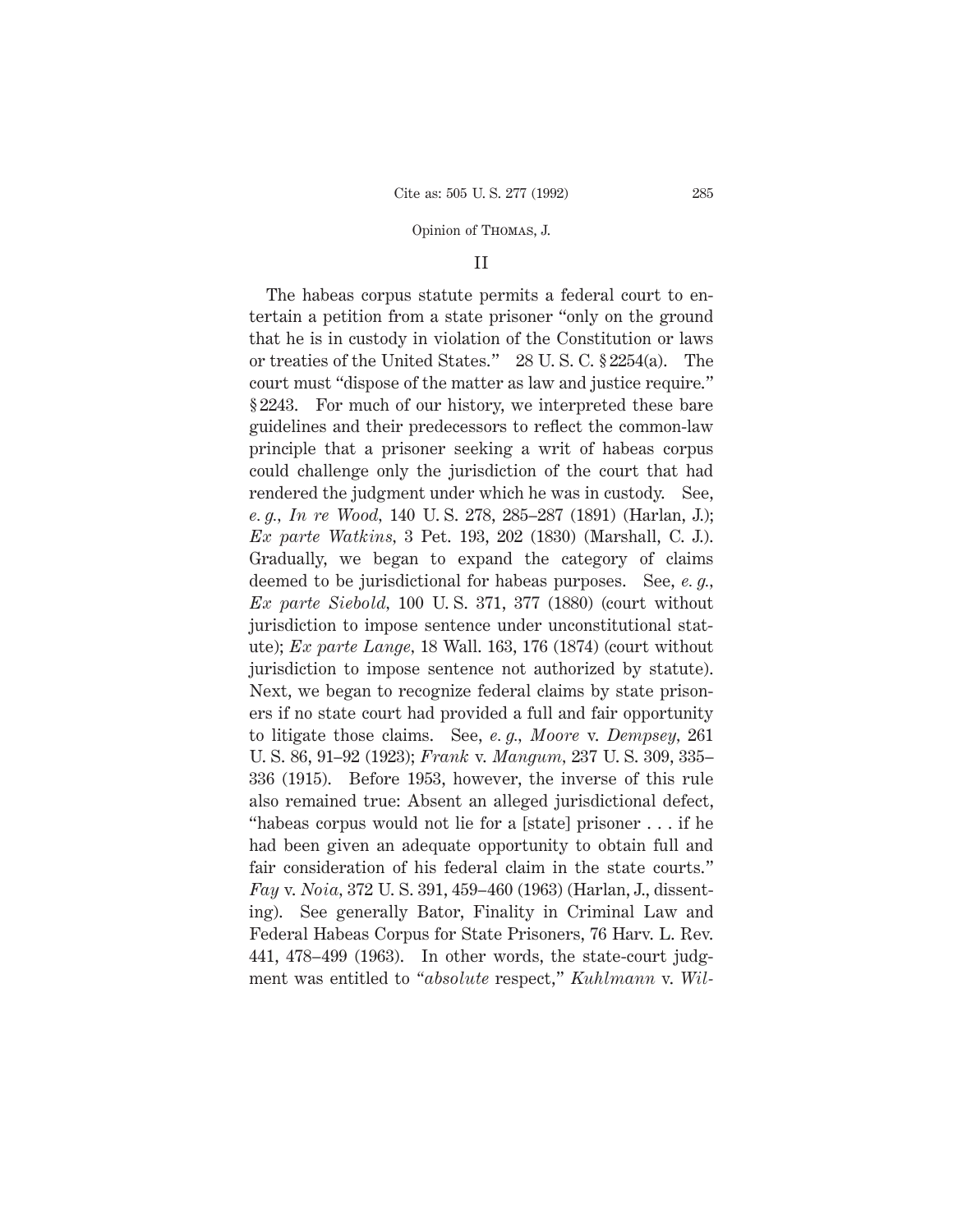*son,* 477 U. S. 436, 446 (1986) (opinion of Powell, J.) (emphasis added), and a federal habeas court could not review it even for reasonableness.<sup>3</sup>

Second, JUSTICE O'CONNOR states that we mischaracterize the views of Justice Powell about the history of habeas law between 1915 and 1953. See *post,* at 299. In fact, however, Justice Powell has often recounted exactly the same familiar history that we summarize above. In *Rose* v. *Mitchell,* 443 U. S. 545 (1979), for example, he described *Frank* as having "modestly expanded" the "scope of the writ" in order to "encompass those cases where the defendant's federal constitutional claims had not been considered in the state-court proceeding." 443 U. S., at 580 (opinion concurring in judgment). Similarly, in *Schneckloth* v. *Bustamonte,* 412 U. S. 218 (1973), he described *Frank* as having extended "[t]he scope of federal habeas corpus" to permit consideration of "whether the applicant had been given an adequate opportunity in state court to raise his constitutional claims." 412 U. S., at 255–256 (concurring opinion). In neither case, nor in *Kuhlmann,* did Justice Powell even suggest that federal habeas was available before 1953 to a prisoner who had received a full and fair opportunity to litigate his federal claim in state court.

Third, Justice O'Connor criticizes our failure to acknowledge *Salinger* v. *Loisel,* 265 U. S. 224 (1924), which she describes as the first case ex-

<sup>&</sup>lt;sup>3</sup> JUSTICE O'CONNOR offers three criticisms of our summary of the history of habeas corpus before 1953, none of which we find convincing. First, she contends that the full-and-fair litigation standard in *Frank* v. *Mangum,* 237 U. S. 309 (1915), and *Moore* v. *Dempsey,* 261 U. S. 86 (1923), served no purpose other than to define the scope of the underlying alleged constitutional violation. See *post,* at 297–299. *Frank* and *Moore* involved claims, rejected by the state appellate courts, that a trial had been so dominated by a mob as to violate due process. In *Frank,* we denied relief not because the state appellate court had decided the federal claim *correctly* (the relevant question on direct review), and not even because the state appellate court had decided the federal claim *reasonably,* but only "because Frank's federal claims had been considered by a competent and unbiased state tribunal," *Stone* v. *Powell,* 428 U. S. 465, 476 (1976). In *Moore,* which reaffirmed *Frank* expressly, see 261 U. S., at 90–91, we ordered the District Court to consider the mob domination claim on the merits because the state appellate court's "perfunctory treatment" of it "was not in fact acceptable corrective process." *Noia,* 372 U. S., at 458 (Harlan, J., dissenting); see also Bator, 76 Harv. L. Rev., at 488–489. In both cases, a claim that the habeas petitioner had been denied due process *at trial* was not cognizable on habeas unless the petitioner *also* had been denied a full and fair opportunity to raise that claim *on appeal.*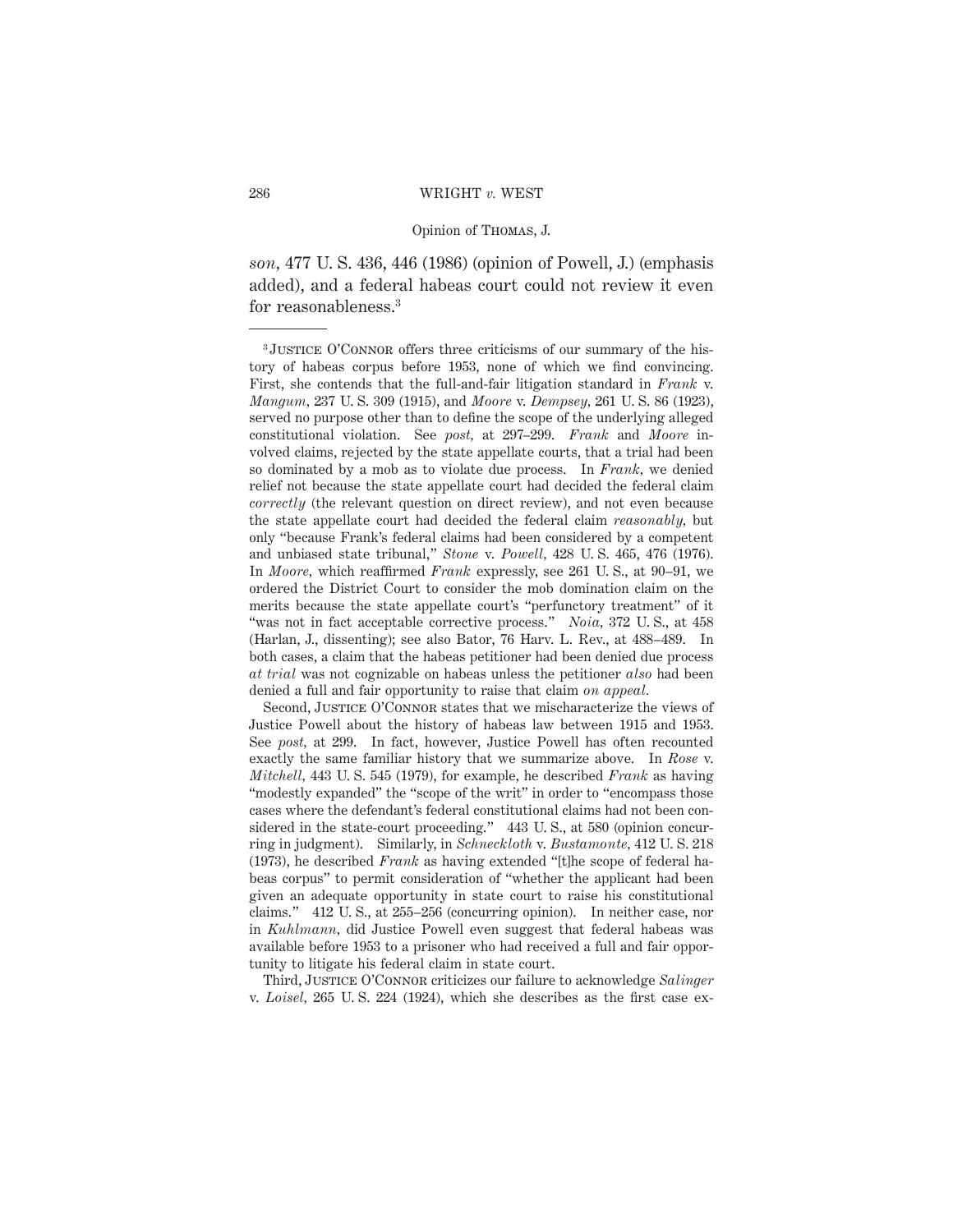We rejected the principle of absolute deference in our landmark decision in *Brown* v. *Allen,* 344 U. S. 443 (1953). There, we held that a state-court judgment of conviction "is not *res judicata*" on federal habeas with respect to federal constitutional claims, *id.,* at 458, even if the state court has rejected all such claims after a full and fair hearing. Instead, we held, a district court must determine whether the state-court adjudication "has resulted in a satisfactory conclusion." *Id.,* at 463. We had no occasion to explore in detail the question whether a "satisfactory" conclusion was one that the habeas court considered *correct,* as opposed to merely *reasonable*, because we concluded that the constitutional claims advanced in *Brown* itself would fail even if the state courts' rejection of them were reconsidered *de novo.* See *id.,* at 465–476. Nonetheless, we indicated that the federal courts enjoy at least the discretion to take into consideration the fact that a state court has previously rejected the federal claims asserted on habeas. See *id.,* at 465 ("As the state and federal courts have the same responsibilities to protect persons from violation of their constitutional rights, we conclude that a federal district court may decline, without a rehearing of the facts, to award a writ of habeas corpus to a state prisoner where the legality of such detention has been

plicitly to hold that "*res judicata* is not strictly followed on federal habeas." *Post,* at 299. *Salinger,* however, involved the degree of preclusive effect of a habeas judgment upon *subsequent* habeas petitions filed by a *federal* prisoner. This case, of course, involves the degree of preclusive effect of a criminal conviction upon an *initial* habeas petition filed by a *state* prisoner. We cannot fault ourselves for limiting our focus to the latter context. But even assuming its relevance, *Salinger* hardly advances the position advocated by JUSTICE O'CONNOR that a habeas court must exercise *de novo* review with respect to mixed questions of law and fact. Despite acknowledging that a prior habeas judgment is not entitled to absolute preclusive effect under the doctrine of res judicata, *Salinger* also indicated that the prior habeas judgment "*may* be considered, and even given controlling weight." 265 U. S., at 231 (emphasis added).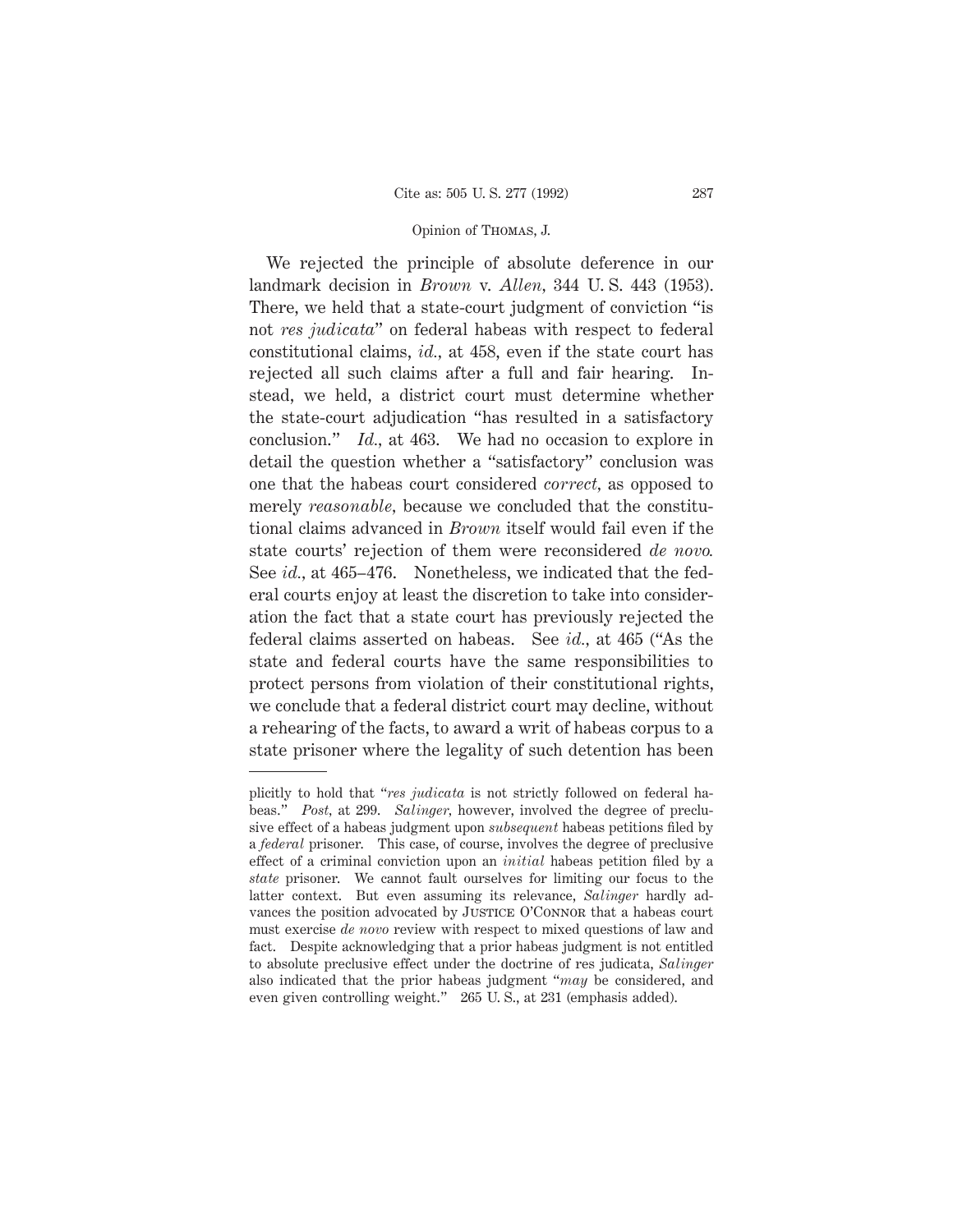determined, on the facts presented, by the highest state court with jurisdiction").4

In an influential separate opinion endorsed by a majority of the Court, Justice Frankfurter also rejected the principle of absolute deference to fairly litigated state-court judgments. He emphasized that a state-court determination of federal constitutional law is not "binding" on federal habeas, *id.,* at 506, regardless of whether the determination involves a pure question of law, *ibid.,* or a "so-called mixed questio[n]" requiring the application of law to fact, *id.,* at 507. Nonetheless, he stated quite explicitly that a "prior State determination may guide [the] discretion [of the district court] in deciding upon the appropriate course to be followed in disposing of the application." *Id.,* at 500. Discussing mixed questions specifically, he noted further that "there is no need for the federal judge, if he could, to shut his eyes to the State consideration." *Id.,* at 508.5

<sup>4</sup> Justice O'Connor contends that the inclusion of this passage in a section of our opinion entitled "Right to a Plenary Hearing" makes clear that we were discussing only the resolution of *factual* questions. See *post,* at 300–301. In our introduction to that section, however, we indicated that both factual and legal questions were at issue. See 344 U. S., at 460 (noting contentions "that the District Court committed error when it took no evidence *and heard no argument on the federal constitutional issues*" (emphasis added)). Indeed, if only factual questions were at issue, we would have authorized a denial of the writ not whenever the statecourt proceeding "has resulted in a satisfactory *conclusion*" (as we did), *id.,* at 463 (emphasis added), but only whenever the state-court proceeding has resulted in satisfactory *factfinding.*

<sup>&</sup>lt;sup>5</sup> JUSTICE O'CONNOR quotes Justice Frankfurter for the proposition that a district judge on habeas " '*must exercise his own judgment*' " with respect to mixed questions. *Post,* at 300 (quoting 344 U. S., at 507). Although we agree with JUSTICE O'CONNOR that this passage by itself suggests a *de novo* standard, it is not easily reconciled with Justice Frankfurter's later statement that "there is no need for the federal judge, if he could, to shut his eyes to the State consideration" of the mixed question, *id.,* at 508. These statements can be reconciled, of course, on the assumption that the habeas judge must review the state-court determination for reasonableness. But we need not attempt to defend that conclusion in detail, for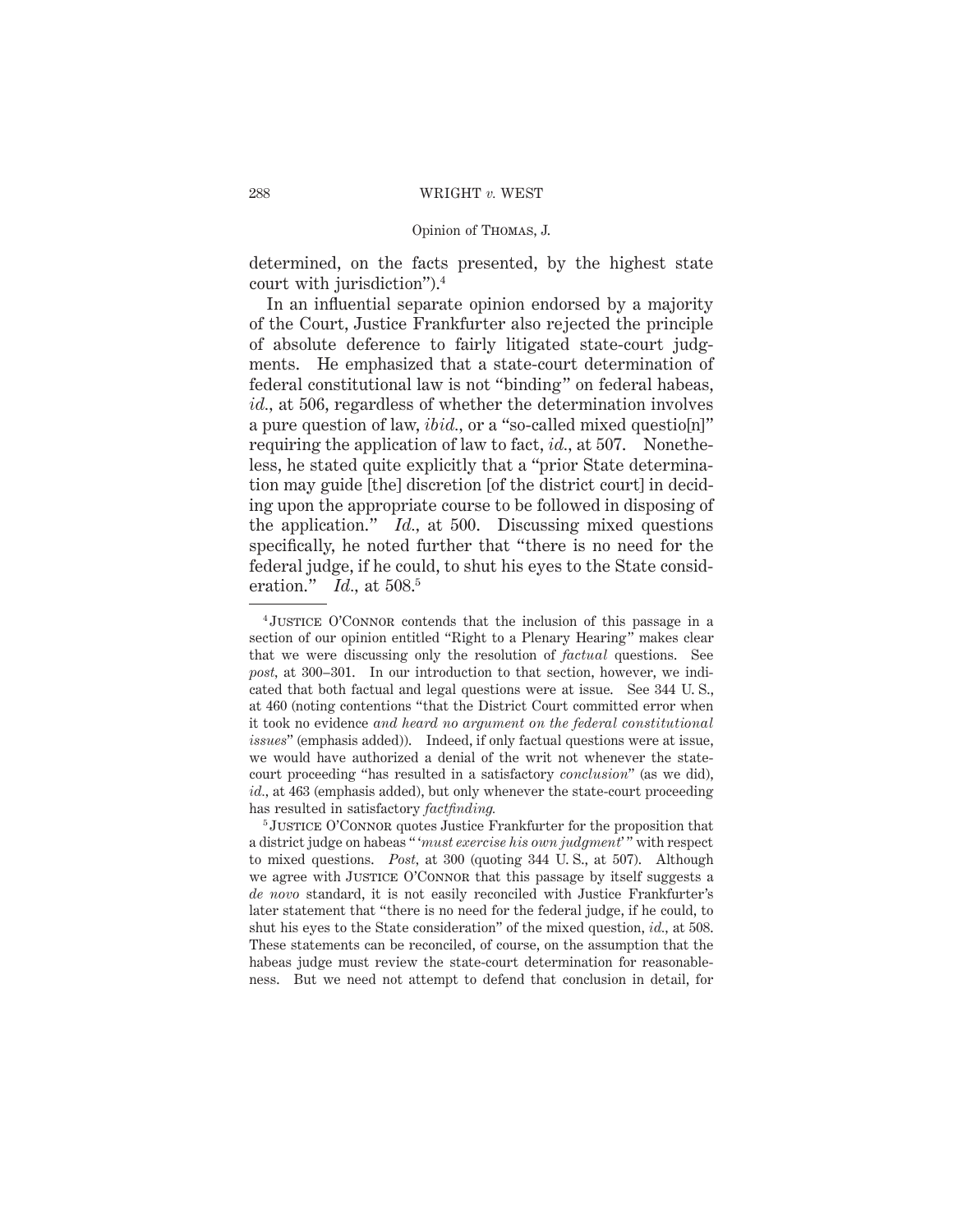In subsequent cases, we repeatedly reaffirmed *Brown*'s teaching that mixed constitutional questions are "open to review on collateral attack," *Cuyler* v. *Sullivan,* 446 U. S. 335, 342 (1980), without ever explicitly considering whether that "review" should be *de novo* or deferential. In some of these cases, we would have denied habeas relief even under *de novo* review, see, *e. g., Strickland* v. *Washington,* 466 U. S. 668, 698 (1984) (facts make it "clear" that habeas petitioner did not receive ineffective assistance of counsel); *Neil* v. *Biggers,* 409 U. S. 188, 201 (1972) (facts disclose "no substantial likelihood" that habeas petitioner was subjected to unreliable pretrial lineup); in others, we would have awarded habeas relief even under deferential review, see, *e. g., Brewer* v. *Williams,* 430 U. S. 387, 405 (1977) (facts provide "no reasonable basis" for finding valid waiver of right to counsel); *Irvin* v. *Dowd,* 366 U. S. 717, 725 (1961) (facts show "clear and convincing" evidence of biased jury); and in yet others, we remanded for application of a proper legal rule without addressing that standard of review question, see, *e. g., Cuyler, supra,* at 342, 350. Nonetheless, because these cases never qualified our early citation of *Brown* for the proposition that a federal habeas court *must* reexamine mixed constitutional questions "independently," *Townsend* v. *Sain,* 372 U. S. 293, 318 (1963) (dictum), we have gradually come to treat as settled the rule that mixed constitutional questions are "subject to plenary federal review" on habeas, *Miller* v. *Fenton,* 474 U. S. 104, 112 (1985).<sup>6</sup>

we conclude not that *Brown* v. *Allen* establishes deferential review for reasonableness, but only that *Brown* does not squarely foreclose it.

<sup>6</sup> We have no disagreement with Justice O'Connor that *Brown* v. *Allen* quickly came to be cited for the proposition that a habeas court should review mixed questions "independently"; that several of our cases since *Brown* have applied a *de novo* standard with respect to pure and mixed legal questions; and that the *de novo* standard thus appeared well settled with respect to both categories by the time the Court decided *Miller* v. *Fenton* in 1985. See *post,* at 301–302. Despite her extended discussion of the leading cases from *Brown* through *Miller,* however, Justice O'Con-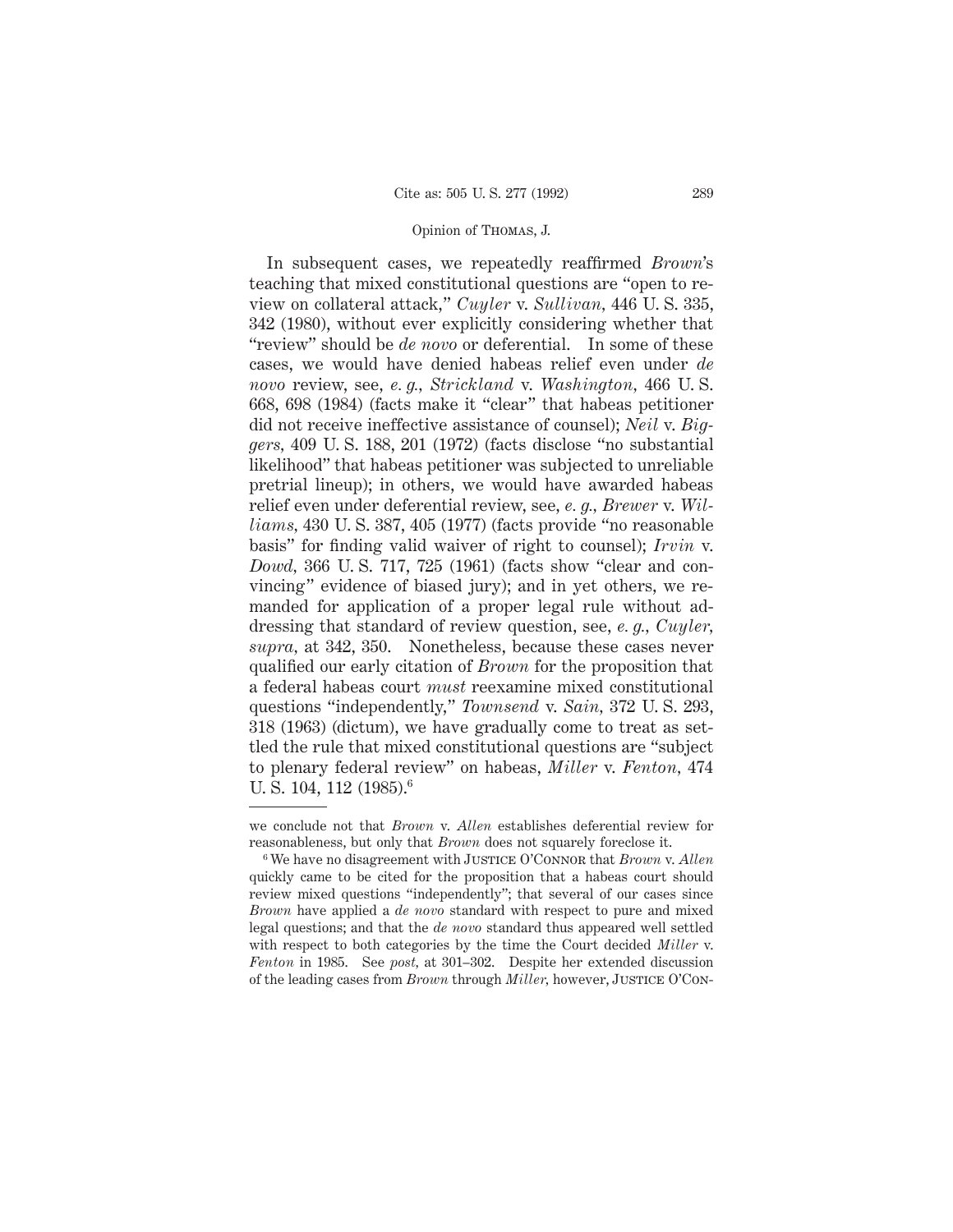#### Opinion of Thomas, J.

*Jackson* itself contributed to this trend. There, we held that a conviction violates due process if supported only by evidence from which "no rational trier of fact could find guilt beyond a reasonable doubt." 443 U. S., at 317. We stated explicitly that a state-court judgment applying the *Jackson* rule in a particular case "is of course entitled to deference" on federal habeas. *Id.,* at 323; see also *id.,* at 336, n. 9 (Stevens, J., concurring in judgment) ("State judges are more familiar with the elements of state offenses than are federal judges and should be better able to evaluate sufficiency claims"). Notwithstanding these principles, however, we then indicated that the habeas court itself should apply the *Jackson* rule, see *id.,* at 324, rather than merely reviewing the state courts' application of it for reasonableness. Ultimately, though, we had no occasion to resolve our conflicting statements on the standard of review question, because we concluded that the habeas petitioner was not entitled to relief even under our own *de novo* application of *Jackson.* See *id.,* at 324–326.7

nor offers nothing to refute those of our limited observations with which she evidently disagrees—that an unadorned citation to *Brown* should not have been enough, at least as an original matter, to establish *de novo* review with respect to mixed questions; and that in none of our leading cases was the choice between a *de novo* and a deferential standard outcome determinative.

<sup>7</sup> Justice O'Connor asserts that *Jackson* "expressly rejected" a "deferential standard of review" that she characterizes as "very much like the one" urged on us by petitioners. *Post,* at 303 (citing 443 U. S., at 323). What *Jackson* expressly rejected, however, was a proposal that habeas review "should be foreclosed" if the state courts provide "appellate review of the sufficiency of the evidence." *Ibid.* That rule, of course, would permit *no* habeas review of a state-court sufficiency determination. As we understand it, however, petitioners' proposal would permit limited review for reasonableness, a standard surely consistent with our own statement that that state-court determination "is of course entitled to deference." *Ibid.* We agree with JUSTICE O'CONNOR that *Jackson* itself applied a *de novo* standard. See *post,* at 303. Nonetheless, given our statement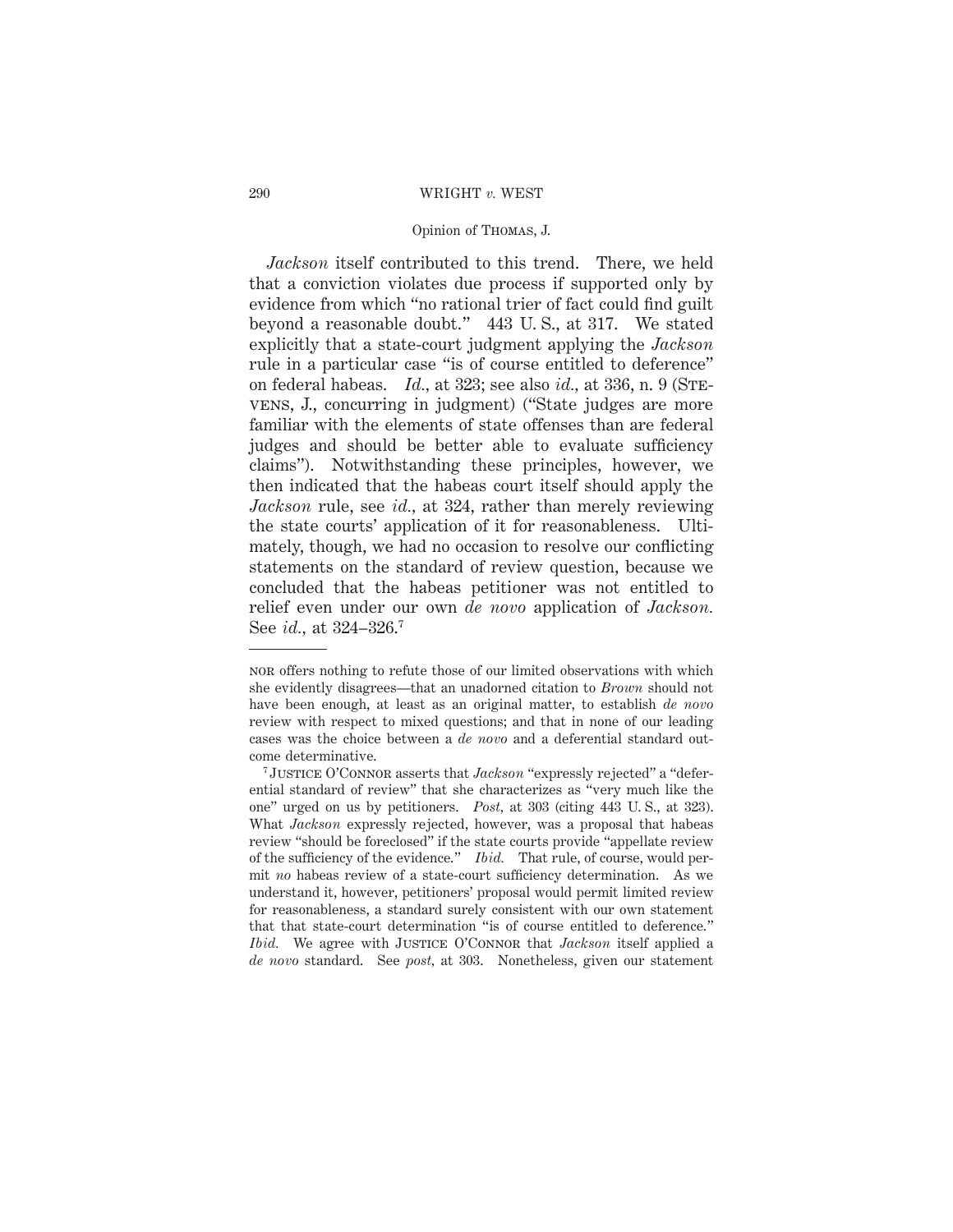Despite our apparent adherence to a standard of *de novo* habeas review with respect to mixed constitutional questions, we have implicitly questioned that standard, at least with respect to pure legal questions, in our recent retroactivity precedents. In *Penry* v. *Lynaugh,* 492 U. S. 302, 313–314 (1989), a majority of this Court endorsed the retroactivity analysis advanced by JUSTICE O'CONNOR for a plurality in *Teague* v. *Lane,* 489 U. S. 288 (1989). Under *Teague,* a habeas petitioner generally cannot benefit from a new rule of criminal procedure announced after his conviction has become final on direct appeal. See *id.,* at 305–310 (opinion of O'CONNOR, J.). *Teague* defined a "new" rule as one that was "not *dictated* by precedent existing at the time the defendant's conviction became final." *Id.,* at 301 (emphasis in original). In *Butler* v. *McKellar,* 494 U. S. 407, 415 (1990), we explained that the definition includes all rules "susceptible to debate among reasonable minds." Thus, if a state court has reasonably rejected the legal claim asserted by a habeas petitioner under existing law, then the claim seeks the benefit of a "new" rule under *Butler,* and is therefore not cognizable on habeas under *Teague.* In other words, a federal habeas court "must defer to the state court's decision rejecting the claim unless that decision is patently unreasonable." *Butler, supra,* at 422 (Brennan, J., dissenting).8

expressly endorsing a notion of at least limited deference, and given that the *Jackson* petitioner would have lost under either a *de novo* standard or a reasonableness standard, we cannot agree that the case "expressly rejected" the latter. *Post,* at 303.

<sup>&</sup>lt;sup>8</sup> JUSTICE O'CONNOR suggests that *Teague* and its progeny "did not establish a standard of review at all." *Post,* at 303–304. Instead, she contends, these cases merely prohibit the retroactive application of new rules on habeas, *ibid.,* and establish the criterion for distinguishing new rules from old ones, *ibid*. We have no difficulty with describing *Teague* as a case about retroactivity, rather than standards of review, although we do not dispute JUSTICE O'CONNOR's suggestion that the difference, at least in practice, might well be "only 'a matter of phrasing.'" *Post*, at 304 (cita-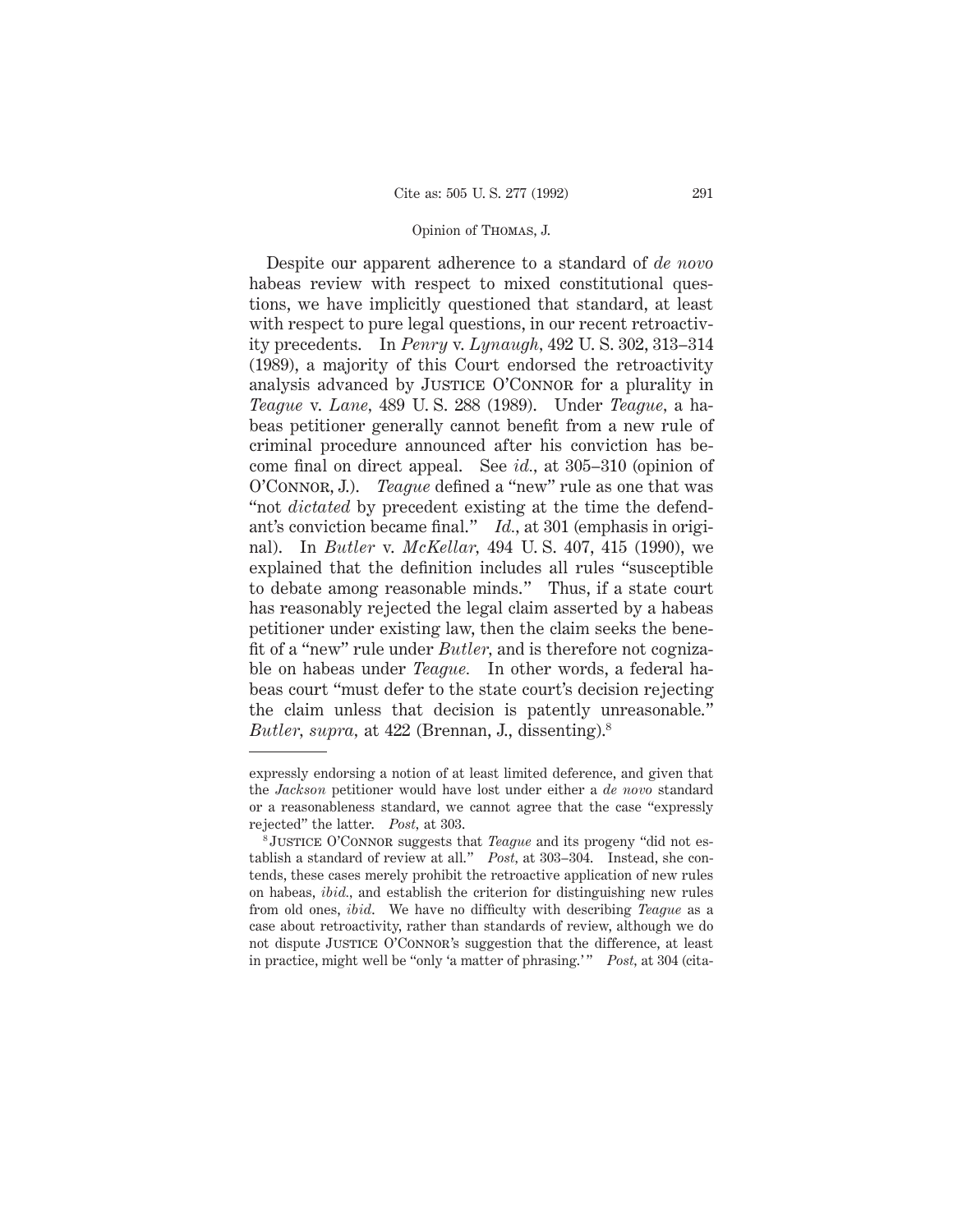### Opinion of Thomas, J.

*Teague* was premised on the view that retroactivity questions in habeas corpus proceedings must take account of the nature and function of the writ, which we described as "'a *collateral* remedy . . . not designed as a substitute for direct review.'"  $489 \text{ U.S., at } 306 \text{ (opinion of O'CONNOR, J.) (quot-}$ ing *Mackey* v. *United States,* 401 U. S. 667, 682–683 (1971) (Harlan, J., concurring in judgments in part and dissenting in part)) (emphasis in *Mackey*). JUSTICE STEVENS reasoned similarly in *Jackson,* where he stressed that habeas corpus "is not intended as a substitute for appeal, nor as a device for reviewing the merits of guilt determinations at criminal trials," but only "to guard against extreme malfunctions in the state criminal justice systems." 443 U. S., at 332, n. 5 (opinion concurring in judgment); see also *Greer* v. *Miller,* 483 U. S. 756, 768–769 (1987) (Stevens, J., concurring in judgment). Indeed, the notion that different standards should apply on direct and collateral review runs throughout our recent habeas jurisprudence. We have said, for example, that new rules always have retroactive application to

tion omitted). We do disagree, however, with JUSTICE O'CONNOR's definition of what constitutes a "new rule" for *Teague* purposes. A rule is new, she contends, if it "can be meaningfully distinguished from that established by binding precedent at the time [the] state court conviction became final." *Post,* at 304. This definition leads her to suggest that a habeas court must determine whether the state courts have interpreted old precedents "properly." *Post,* at 305. Our precedents, however, require a different standard. We have held that a rule is "new" for *Teague* purposes whenever its validity under existing precedents is subject to debate among "reasonable minds," *Butler,* 494 U. S., at 415, or among "reasonable jurists," *Sawyer* v. *Smith,* 497 U. S. 227, 234 (1990). Indeed, each of our last four relevant precedents has indicated that *Teague* insulates on habeas review the state courts' "'reasonable, good-faith interpretations of existing precedents.'" *Ibid.* (quoting *Butler, supra,* at 414); *Saffle* v. *Parks,* 494 U. S. 484, 488 (1990) (citing *Butler*); see *Stringer* v. *Black,* 503 U. S. 222, 237 (1992) ("The purpose of the new rule doctrine is to validate reasonable interpretations of existing precedents"). Thus, *Teague* bars habeas relief whenever the state courts have interpreted old precedents *reasonably,* not only when they have done so "properly." *Post,* at 305.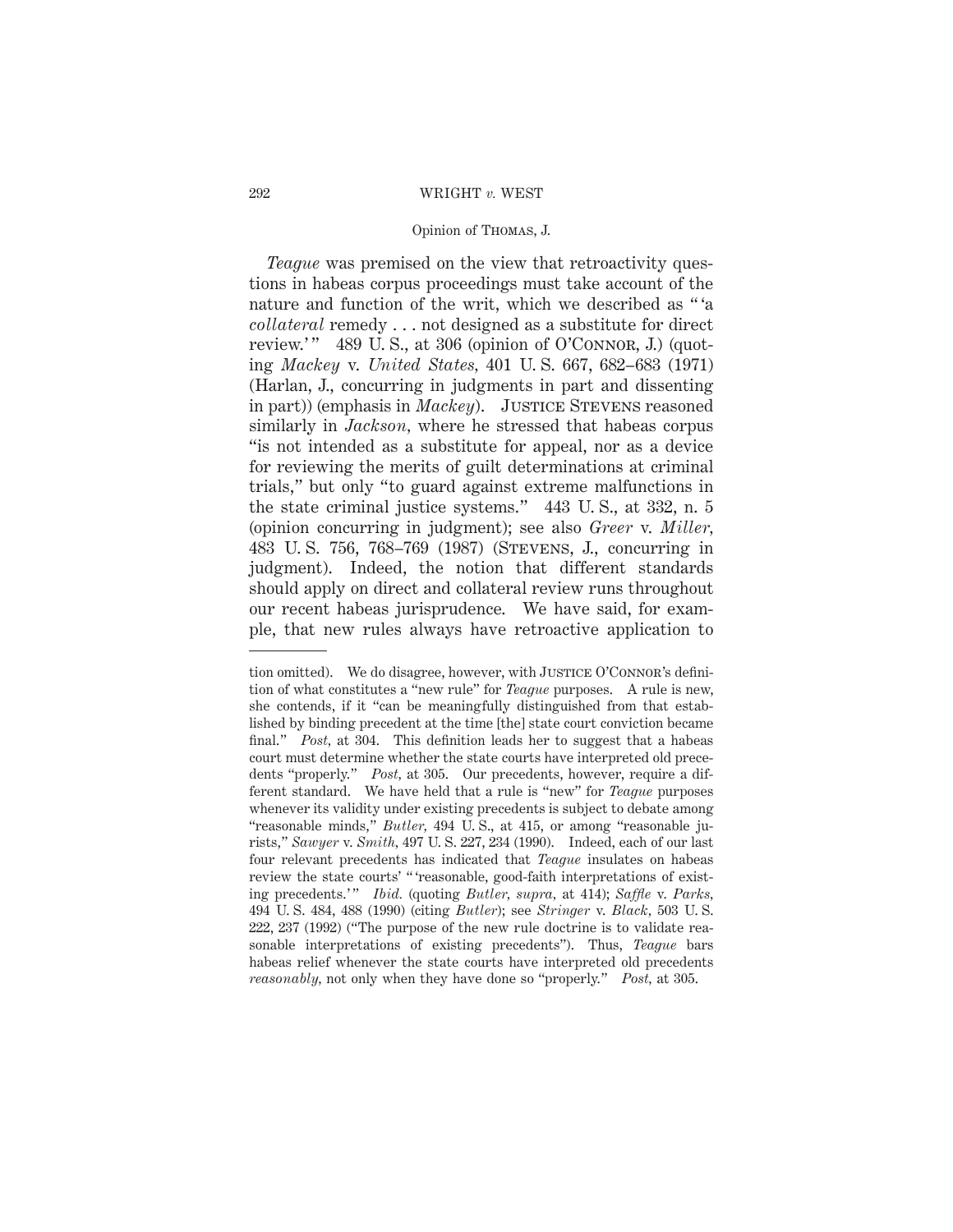criminal cases pending on direct review, see *Griffith* v. *Kentucky,* 479 U. S. 314, 320–328 (1987), but that they generally do not have retroactive application to criminal cases pending on habeas, see *Teague, supra,* at 305–310 (opinion of O'Connor, J.). We have held that the Constitution guarantees the right to counsel on a first direct appeal, see, *e. g., Douglas* v. *California,* 372 U. S. 353, 355–358 (1963), but that it guarantees no right to counsel on habeas, see, *e. g., Pennsylvania* v. *Finley,* 481 U. S. 551, 555 (1987). On direct review, we have announced and enforced the rule that state courts must exclude evidence obtained in violation of the Fourth Amendment. See, *e. g., Mapp* v. *Ohio,* 367 U. S. 643, 654–660 (1961). We have also held, however, that claims under *Mapp* are not cognizable on habeas as long as the state courts have provided a full and fair opportunity to litigate them at trial or on direct review. See *Stone* v. *Powell,* 428 U. S. 465, 489– 496 (1976).

These differences simply reflect the fact that habeas review "entails significant costs." *Engle* v. *Isaac,* 456 U. S. 107, 126 (1982). Among other things, " '[i]t disturbs the State's significant interest in repose for concluded litigation, denies society the right to punish some admitted offenders, and intrudes on state sovereignty to a degree matched by few exercises of federal judicial authority.'" *Duckworth* v. *Eagan,* 492 U. S. 195, 210 (1989) (O'Connor, J., concurring) (quoting *Harris* v. *Reed,* 489 U. S. 255, 282 (1989) (Kennedy, J., dissenting)). In various contexts, we have emphasized that these costs, as well as the countervailing benefits, must be taken into consideration in defining the scope of the writ. See, *e. g., Coleman* v. *Thompson,* 501 U. S. 722, 738–739 (1991) (procedural default); *McCleskey* v. *Zant,* 499 U. S. 467, 490–493 (1991) (abuse of the writ); *Teague, supra,* at 308–310 (opinion of O'Connor, J.) (retroactivity); *Kuhlmann* v. *Wilson,* 477 U. S., at 444–455 (opinion of Powell, J.) (successive petitions); *Stone* v. *Powell, supra,* at 491–492, n. 31 (cognizability of particular claims).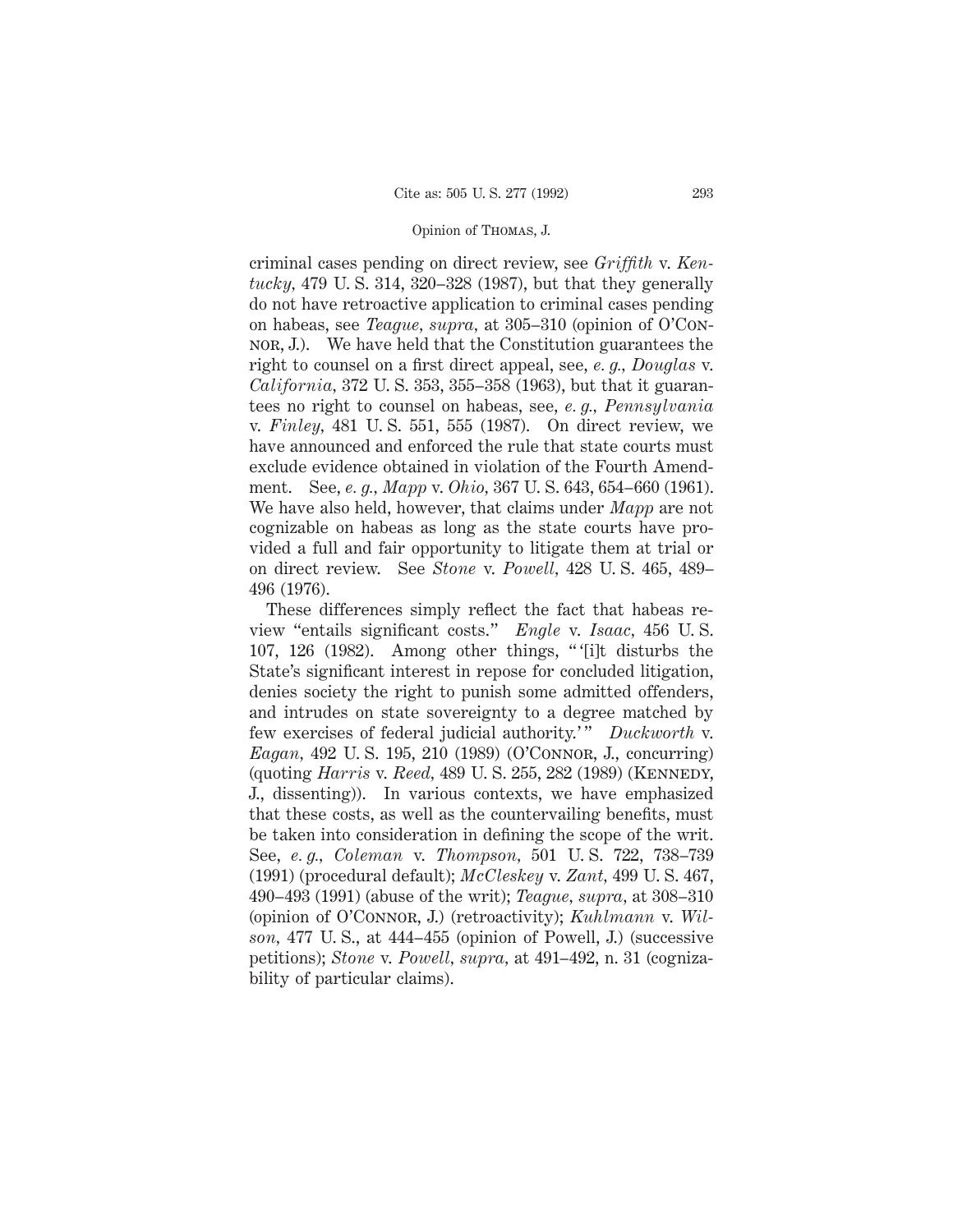### Opinion of Thomas, J.

In light of these principles, petitioners ask that we reconsider our statement in *Miller* v. *Fenton* that mixed constitutional questions are "subject to plenary federal review" on habeas, 474 U. S., at 112. By its terms, *Teague* itself is not directly controlling, because West sought federal habeas relief under *Jackson,* which was decided a year before his conviction became final on direct review. Nonetheless, petitioners contend, the logic of *Teague* makes our statement in *Miller* untenable. Petitioners argue that if deferential review for reasonableness strikes an appropriate balance with respect to purely legal claims, then it must strike an appropriate balance with respect to mixed questions as well. Moreover, they note that under the habeas statute itself, a state-court determination of a purely factual question must be "presumed correct," and can be overcome only by "convincing evidence," unless one of eight statutorily enumerated exceptions is present. 28 U. S. C. § 2254(d). It makes no sense, petitioners assert, for a habeas court generally to review factual determinations and legal determinations deferentially, but to review applications of law to fact *de novo.* Finally, petitioners find the prospect of deferential review for mixed questions at least implicit in our recent statement that *Teague* concerns are fully implicated "by the *application* of an old rule in a manner that was not dictated by precedent." *Stringer* v. *Black,* 503 U. S. 222, 228 (1992) (emphasis added). For these reasons, petitioners invite us to reaffirm that a habeas judge need not—and indeed may not—"shut his eyes" entirely to state-court applications of law to fact. *Brown* v. *Allen,* 344 U. S., at 508 (opinion of Frankfurter, J.). West develops two principal counterarguments: first, that Congress implicitly codified a *de novo* standard with respect to mixed constitutional questions when it amended the habeas statute in 1966; and second, that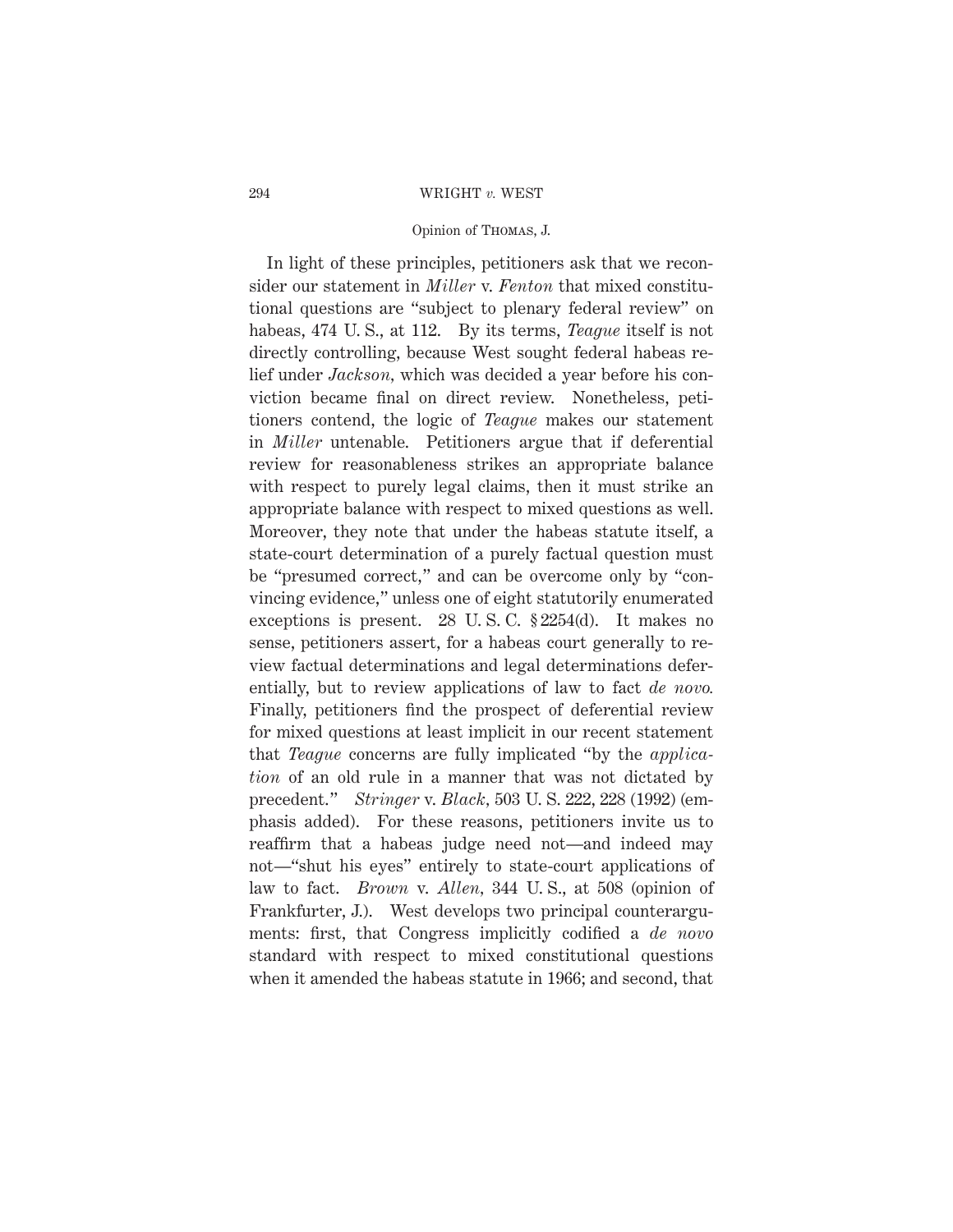*de novo* federal review is necessary to vindicate federal constitutional rights.9

We need not decide such far-reaching issues in this case. As in both *Brown* and *Jackson,* the claim advanced by the habeas petitioner must fail even assuming that the state court's rejection of it should be reconsidered *de novo.* Whatever the appropriate standard of review, we conclude that there was more than enough evidence to support West's conviction.

The case against West was strong. Two to four weeks after the Cardova home had been burglarized, over 15 of the items stolen were recovered from West's home. On direct examination at trial, West said nothing more than that he frequently bought and sold items at different flea markets. He failed to offer specific information about how he had come to acquire any of the stolen items, and he did not even mention Ronnie Elkins by name. When pressed on crossexamination about the details of his purchases, West contradicted himself repeatedly about where he supposedly had bought the stolen goods, and he gave vague, seemingly eva-

<sup>&</sup>lt;sup>9</sup> JUSTICE O'CONNOR criticizes our failure to highlight in text the fact that Congress has considered, but failed to enact, several bills introduced during the last 25 years to prohibit *de novo* review explicitly. See *post,* at 305; see also Brief for Senator Biden et al. as *Amici Curiae* 10–16 (discussing various proposals). Our task, however, is not to construe bills that Congress has failed to enact, but to construe statutes that Congress has enacted. The habeas corpus statute was last amended in 1966. See 80 Stat. 1104–1105. We have grave doubts that post-1966 legislative history is of any value in construing its provisions, for we have often observed that " 'the views of a subsequent Congress form a hazardous basis for inferring the intent of an earlier one.'" Consumer Product Safety *Comm'n* v. *GTE Sylvania, Inc.,* 447 U. S. 102, 117 (1980), quoting *United States* v. *Price,* 361 U. S. 304, 313 (1960). Compare also *Sullivan* v. *Finkelstein,* 496 U. S. 617, 628, n. 8 (1990) (acknowledging "all the usual difficulties inherent in relying on subsequent legislative history"), with *id.,* at 632 (Scalia, J., concurring in part) ("Arguments based on subsequent legislative history, like arguments based on antecedent futurity, should not be taken seriously").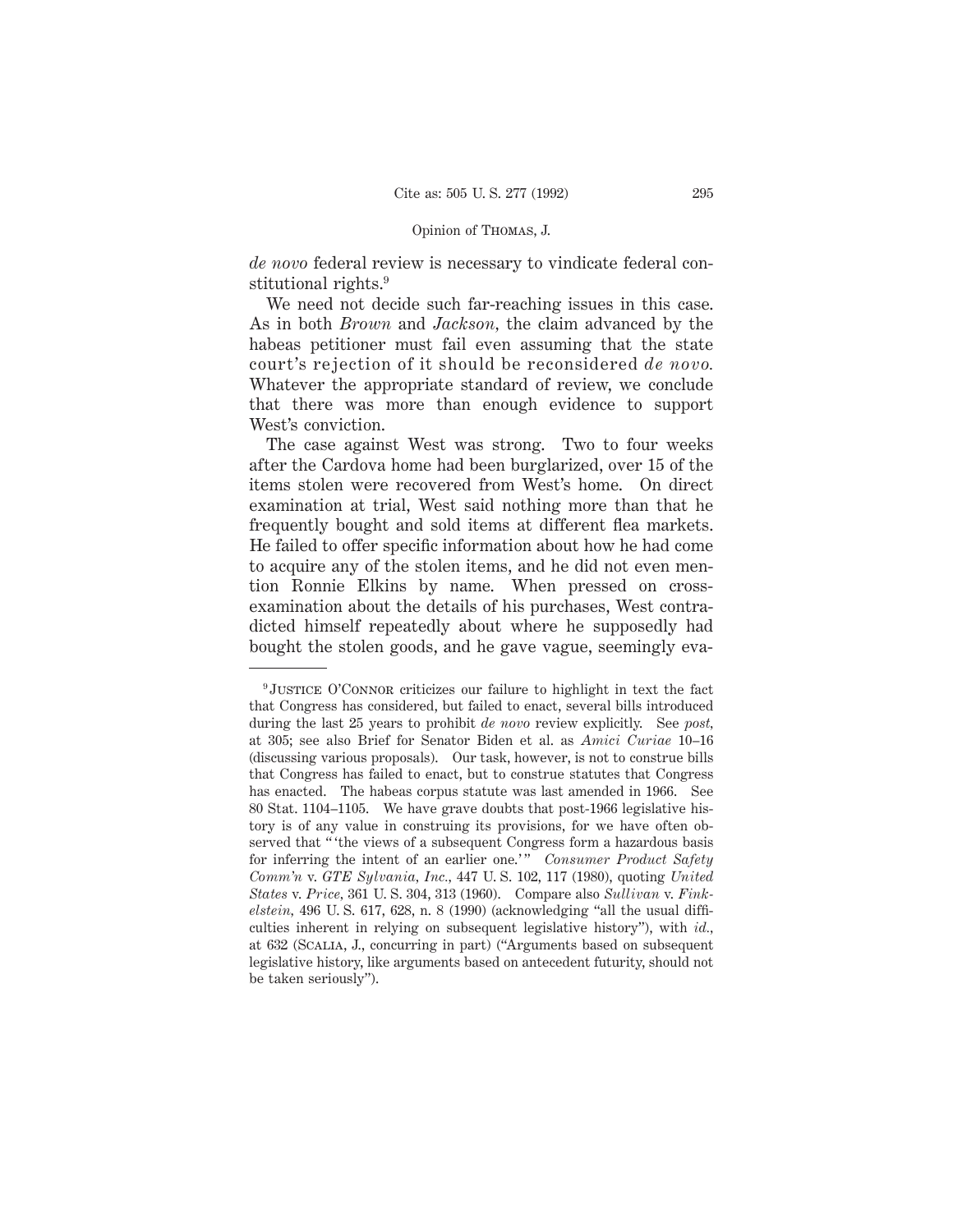#### Opinion of Thomas, J.

sive answers to various other questions. See n. 1, *supra.* He said further that he could not remember how he had acquired such major household items as a television set and a coffee table, and he failed to offer any explanation whatsoever about how he had acquired Cardova's record player, among other things. Moreover, he testified that he had acquired Cardova's second television set from a seller other than Elkins (who remained unidentified) in an entirely unrelated (but roughly contemporaneous) transaction. Finally, he failed to produce any other supporting evidence, such as testimony from Elkins, whom he claimed to have known for years and done business with on a regular basis.

As the trier of fact, the jury was entitled to disbelieve West's uncorroborated and confused testimony. In evaluating that testimony, moreover, the jury was entitled to discount West's credibility on account of his prior felony conviction, see Va. Code Ann. § 19.2–269 (1990); *Sadoski* v. *Commonwealth,* 219 Va. 1069, 254 S. E. 2d 100 (1979), and to take into account West's demeanor when testifying, which neither the Court of Appeals nor we may review. And if the jury did disbelieve West, it was further entitled to consider whatever it concluded to be perjured testimony as affirmative evidence of guilt, see, *e. g., Wilson* v. *United States,* 162 U. S. 613, 620–621 (1896); *United States* v. *Zafiro,* 945 F. 2d 881, 888 (CA7 1991) (Posner, J.), cert. granted on other grounds, 503 U. S. 935 (1992); *Dyer* v. *MacDougall,* 201 F. 2d 265, 269 (CA2 1952) (L. Hand, J.).

In *Jackson,* we emphasized repeatedly the deference owed to the trier of fact and, correspondingly, the sharply limited nature of constitutional sufficiency review. We said that "*all of the evidence* is to be considered in the light most favorable to the prosecution," 443 U. S., at 319 (emphasis in original); that the prosecution need not affirmatively "rule out every hypothesis except that of guilt," *id.,* at 326; and that a reviewing court "faced with a record of historical facts that supports conflicting inferences must presume—even if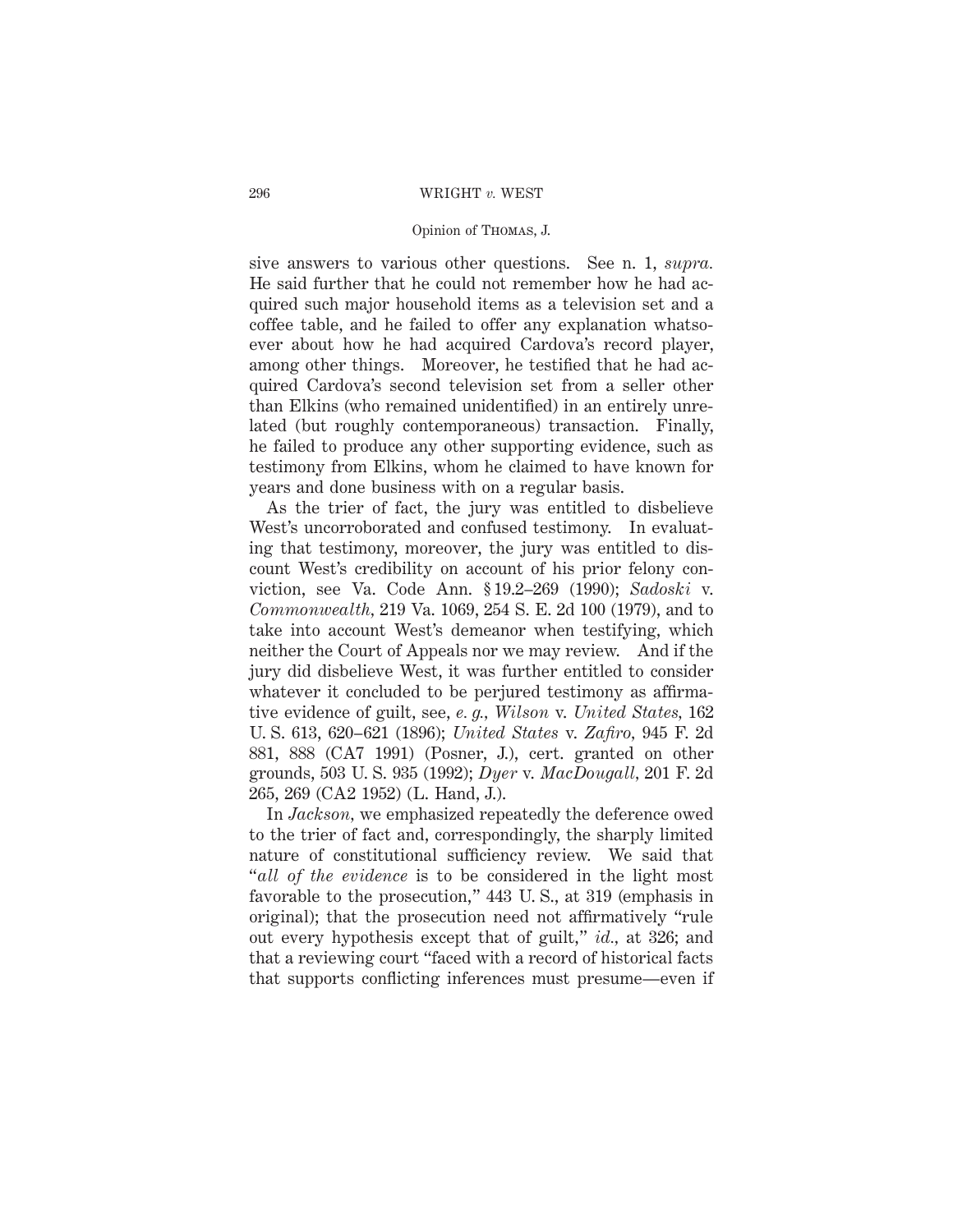it does not affirmatively appear in the record—that the trier of fact resolved any such conflicts in favor of the prosecution, and must defer to that resolution," *ibid.* Under these standards, we think it clear that the trial record contained sufficient evidence to support West's conviction.

Having granted relief on West's *Jackson* claim, the Court of Appeals declined to address West's additional claim that he was entitled to a new trial, as a matter of due process, on the basis of newly discovered evidence. See 931 F. 2d, at 271, n. 9. As that claim is not properly before us, we decline to address it here. The judgment of the Court of Appeals is reversed, and the case is remanded for further proceedings consistent with this opinion.

*It is so ordered.*

### JUSTICE WHITE, concurring in the judgment.

*Jackson* v. *Virginia,* 443 U. S. 307 (1979), required the federal courts to deny the requested writ of habeas corpus if, under the *Jackson* standard, there was sufficient evidence to support West's conviction, which, as the principal opinion amply demonstrates, see *ante,* at 295–296 and this page, there certainly was.

Justice O'Connor, with whom Justice Blackmun and Justice Stevens join, concurring in the judgment.

I agree that the evidence sufficiently supported respondent's conviction. I write separately only to express disagreement with certain statements in Justice Thomas' extended discussion, *ante,* at 285–295, of this Court's habeas corpus jurisprudence.

First, JUSTICE THOMAS errs in describing the pre-1953 law of habeas corpus. *Ante,* at 285. While it is true that a state prisoner could not obtain the writ if he had been provided a full and fair hearing in the state courts, this rule governed the merits of a claim under the Due Process Clause. It was not a threshold bar to the consideration of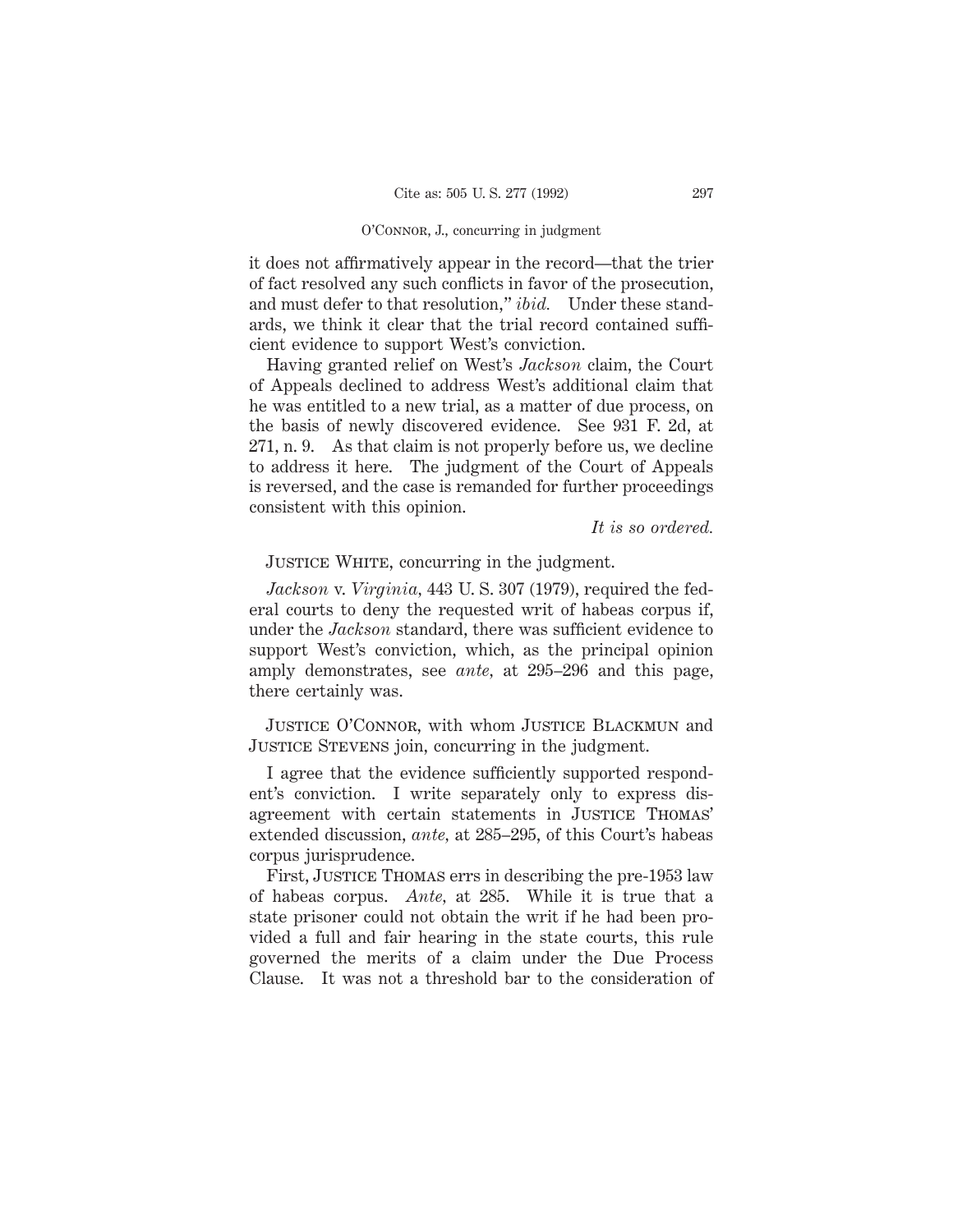# O'CONNOR, J., concurring in judgment

*other* federal claims, because, with rare exceptions, there *were* no other federal claims available at the time. During the period Justice Thomas discusses, the guarantees of the Bill of Rights were not yet understood to apply in state criminal prosecutions. The only protections the Constitution afforded to state prisoners were those for which the text of the Constitution explicitly limited the authority of the States, most notably the Due Process Clause of the Fourteenth Amendment. And in the area of criminal procedure, the Due Process Clause was understood to guarantee no more than a full and fair hearing in the state courts. See, *e. g., Ponzi* v. *Fessenden,* 258 U. S. 254, 260 (1922) ("One accused of crime has a right to a full and fair trial according to the law of the government whose sovereignty he is alleged to have offended, but he has no more than that").

Thus, when the Court stated that a state prisoner who had been afforded a full and fair hearing could not obtain a writ of habeas corpus, the Court was propounding a rule of constitutional law, not a threshold requirement of habeas corpus. This is evident from the fact that the Court did not just apply this rule on habeas, but also in cases on direct review. See, *e. g., Snyder* v. *Massachusetts,* 291 U. S. 97, 107–108 (1934) ("[T]he presence of a defendant is a condition of due process to the extent that a fair and just hearing would be thwarted by his absence, and to that extent only"); *Twining* v. *New Jersey,* 211 U. S. 78, 110–111 (1908) ("Due process requires that the court which assumes to determine the rights of parties shall have jurisdiction, and that there shall be notice and opportunity for hearing given the parties. Subject to these two fundamental conditions, . . . this court has up to this time sustained all state laws, statutory or judicially declared, regulating procedure, evidence and methods of trial, and held them to be consistent with due process of law") (citations omitted). As long as a state criminal prosecution was fairly conducted by a court of competent jurisdiction according to state law, no constitutional question was presented, whether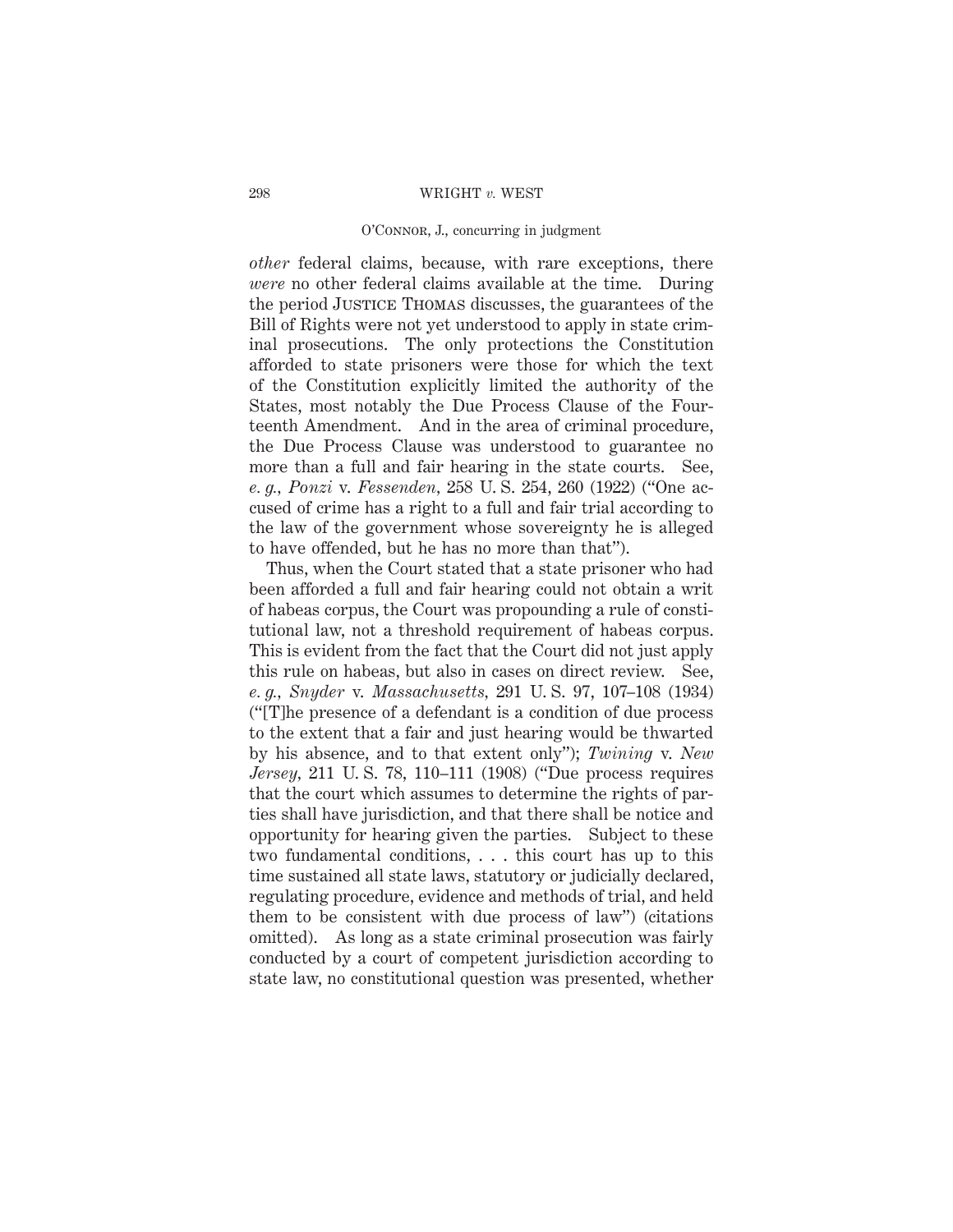on direct *or* habeas review. *Caldwell* v. *Texas,* 137 U. S. 692, 698 (1891); *Brown* v. *New Jersey,* 175 U. S. 172, 175 (1899).

The cases cited by Justice Thomas—*Moore* v. *Dempsey,* 261 U. S. 86 (1923), and *Frank* v. *Mangum,* 237 U. S. 309 (1915)—demonstrate that the absence of a full and fair hearing in the state courts was *itself* the relevant violation of the Constitution; it was not a prerequisite to a federal court's consideration of some other federal claim. Both cases held that a trial dominated by an angry mob was inconsistent with due process. In both, the Court recognized that the State could nevertheless afford due process if the state appellate courts provided a fair opportunity to correct the error. The state courts had provided such an opportunity in *Frank;* in *Moore,* they had not. In neither case is the "full and fair hearing" rule cited as a deferential standard of review applicable to habeas cases; the rule instead defines the constitutional claim itself, which was reviewed *de novo.* See *Moore, supra,* at 91–92.

Second, Justice Thomas quotes Justice Powell's opinion in *Kuhlmann* v. *Wilson,* 477 U. S. 436 (1986), out of context. *Ante,* at 285–286. Justice Powell said only that the judgment of a committing court of competent jurisdiction was accorded "absolute respect" on habeas in the 19th century, when the habeas inquiry was limited to the jurisdiction of the court. *Kuhlmann, supra,* at 446 (opinion of Powell, J.). Justice Powell was not expressing the erroneous view which Justice Thomas today ascribes to him, that state court judgments were entitled to complete deference before 1953.

Third, Justice Thomas errs in implying that *Brown* v. *Allen,* 344 U. S. 443 (1953), was the first case in which the Court held that the doctrine of res judicata is not strictly followed on federal habeas. *Ante,* at 287. In fact, the Court explicitly reached this holding for the first time in *Salinger* v. *Loisel,* 265 U. S. 224, 230 (1924). Even *Salinger* did not break new ground: The *Salinger* Court observed that such had been the rule at common law, and that the Court had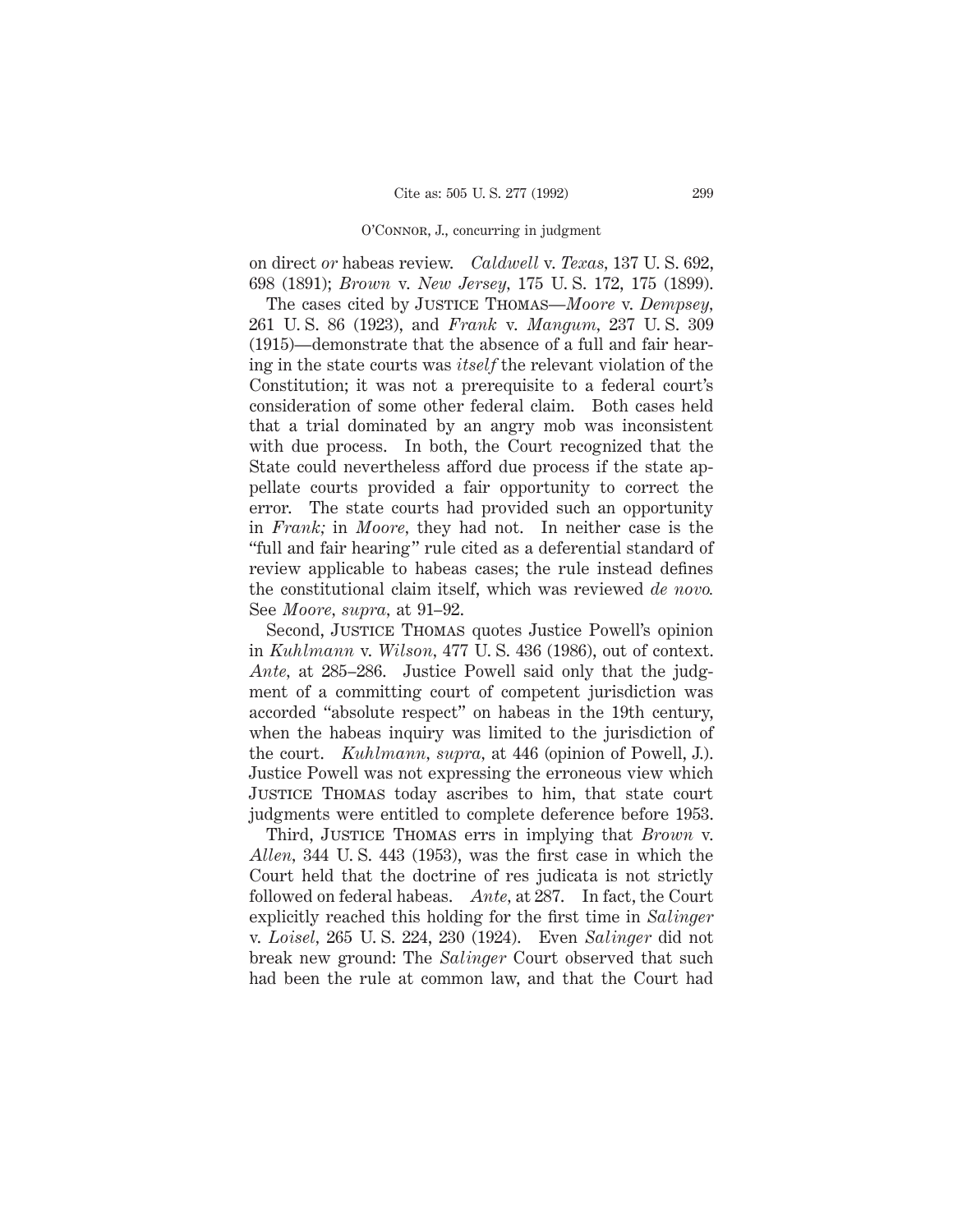implicitly followed it in *Carter* v. *McClaughry,* 183 U. S. 365, 378 (1902), and *Ex parte Spencer,* 228 U. S. 652, 658 (1913). *Salinger, supra,* at 230. The Court reached the same conclusion in at least two other cases between *Salinger* and *Brown.* See *Waley* v. *Johnston,* 316 U. S. 101, 105 (1942); *Darr* v. *Burford,* 339 U. S. 200, 214 (1950). *Darr* and *Spencer,* like this case, involved the initial federal habeas filings of state prisoners.

Fourth, Justice Thomas understates the certainty with which *Brown* v. *Allen* rejected a deferential standard of review of issues of law. *Ante,* at 287–288. The passages in which the *Brown* Court stated that a district court should determine whether the state adjudication had resulted in a "satisfactory conclusion," and that the federal courts had discretion to give some weight to state court determinations, *ante,* at 287, were passages in which the Court was discussing how federal courts should resolve questions of *fact,* not issues of law. This becomes apparent from a reading of the relevant section of *Brown,* 344 U. S., at 460–465, a section entitled "Right to a Plenary Hearing." When the Court then turned to the primary *legal* question presented—whether the Fourteenth Amendment permitted the restriction of jury service to taxpayers—the Court answered that question in the affirmative without any hint of deference to the state courts. *Id.,* at 467–474. The proper standard of review of issues of law was also discussed in Justice Frankfurter's opinion, which a majority of the Court endorsed. After recognizing that state court factfinding need not always be repeated in federal court, Justice Frankfurter turned to the quite different question of determining the law. He wrote: "Where the ascertainment of the historical facts does not dispose of the claim but calls for interpretation of the legal significance of such facts, *the District Judge must exercise his own judgment* on this blend of facts and their legal values. Thus, socalled mixed questions or the application of constitutional principles to the facts as found leave the duty of adjudication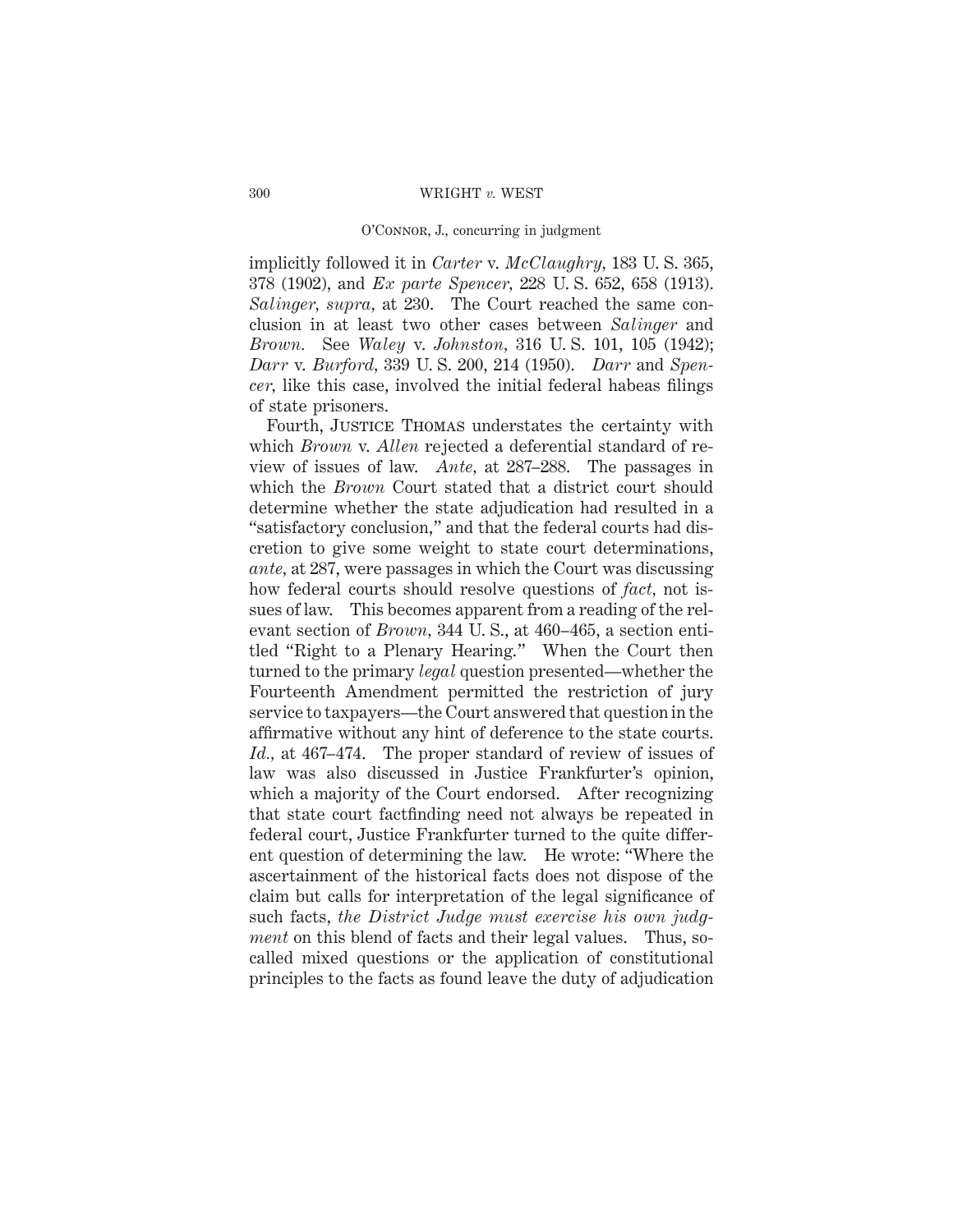with the federal judge." *Id.*, at 507 (emphasis added; citation omitted). Justice Frankfurter concluded: "The State court cannot have the last say when it, though on fair consideration and what procedurally may be deemed fairness, may have misconceived a federal constitutional right." *Id.,* at 508.

Fifth, JUSTICE THOMAS incorrectly states that we have never considered the standard of review to apply to mixed questions of law and fact raised on federal habeas. *Ante,* at 289. On the contrary, we did so in the very cases cited by Justice Thomas. In *Irvin* v. *Dowd,* 366 U. S. 717 (1961), we stated quite clearly that " 'mixed questions or the application of constitutional principles to the facts as found leave the duty of adjudication with the federal judge.' It was, therefore, the duty of the Court of Appeals to independently evaluate [the issue of jury prejudice]." *Id.,* at 723 (quoting *Brown* v. *Allen, supra,* at 507 (opinion of Frankfurter, J.)). We then proceeded to employ precisely the same legal analysis as in cases on direct appeal. 366 U. S., at 723–728.

In *Townsend* v. *Sain,* 372 U. S. 293 (1963), we again said that "[a]lthough the district judge may, where the state court has reliably found the relevant facts, defer to the state court's findings of fact, he may not defer to its findings of law. It is the district judge's duty to apply the applicable federal law to the state court fact findings independently." *Id.,* at 318.

In *Neil* v. *Biggers,* 409 U. S. 188 (1972), we addressed *de novo* the question whether the state court pretrial identification procedures were unconstitutionally suggestive by using the same standard used in cases on direct appeal: " 'a very substantial likelihood of irreparable misidentification.' " *Id.*, at 198 (quoting *Simmons* v. *United States,* 390 U. S. 377, 384 (1968)).

In *Brewer* v. *Williams,* 430 U. S. 387 (1977), we reviewed *de novo* a state court's finding that a defendant had waived his right to counsel. We held that "the question of waiver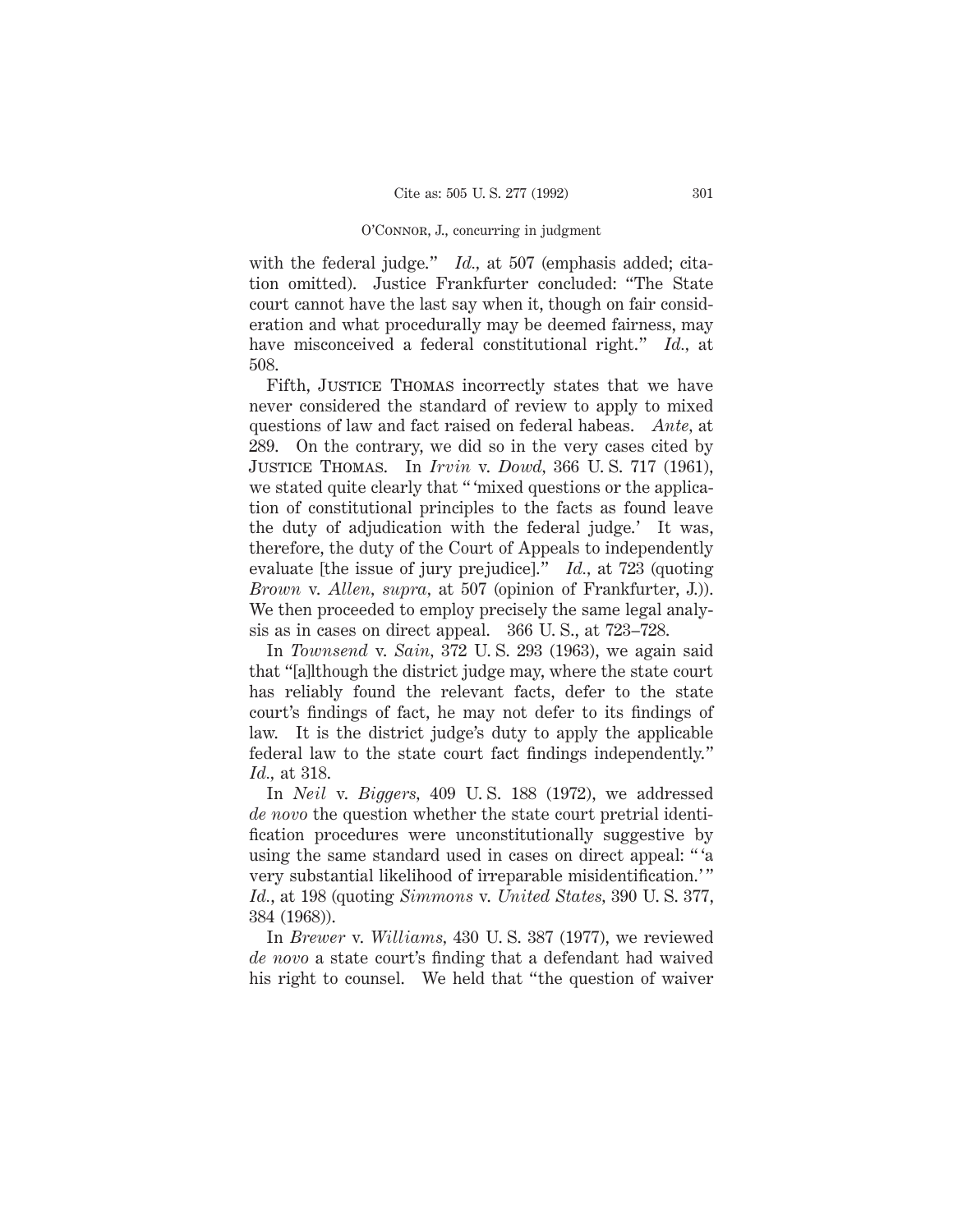was not a question of historical fact, but one which, in the words of Mr. Justice Frankfurter, requires 'application of constitutional principles to the facts as found . . . .' " *Id.*, at 403 (quoting *Brown* v. *Allen, supra,* at 507 (opinion of Frankfurter, J.)). We then employed the same legal analysis used on direct review. 430 U. S., at 404.

In *Cuyler* v. *Sullivan,* 446 U. S. 335 (1980), we explicitly considered the question whether the Court of Appeals had exceeded the proper scope of review of the state court's decision. *Id.*, at 341. We concluded that because the issue presented was not one of historical fact entitled to a presumption of correctness under 28 U. S. C. § 2254(d), the Court of Appeals was correct in reconsidering the state court's "application of legal principles to the historical facts of this case." 446 U. S., at 342. Although we held that the Court of Appeals had erred in stating the proper legal principle, we remanded to have it consider the case under the same legal principles as in cases on direct review. *Id.*, at 345–350.

In *Strickland* v. *Washington,* 466 U. S. 668 (1984), we held that "[t]he principles governing ineffectiveness claims should apply in federal collateral proceedings as they do on direct appeal or in motions for a new trial. . . . [N]o special standards ought to apply to ineffectiveness claims made in habeas proceedings." *Id.,* at 697–698. We distinguished state court determinations of mixed questions of fact and law, to which federal courts should not defer, from state court findings of historical fact, to which federal courts should defer. *Id.,* at 698.

Finally, in *Miller* v. *Fenton,* 474 U. S. 104 (1985), we recognized that "an unbroken line of cases, coming to this Court both on direct appeal and on review of applications to lower federal courts for a writ of habeas corpus, forecloses the Court of Appeals' conclusion that the 'voluntariness' of a confession merits something less than independent federal consideration." *Id.,* at 112.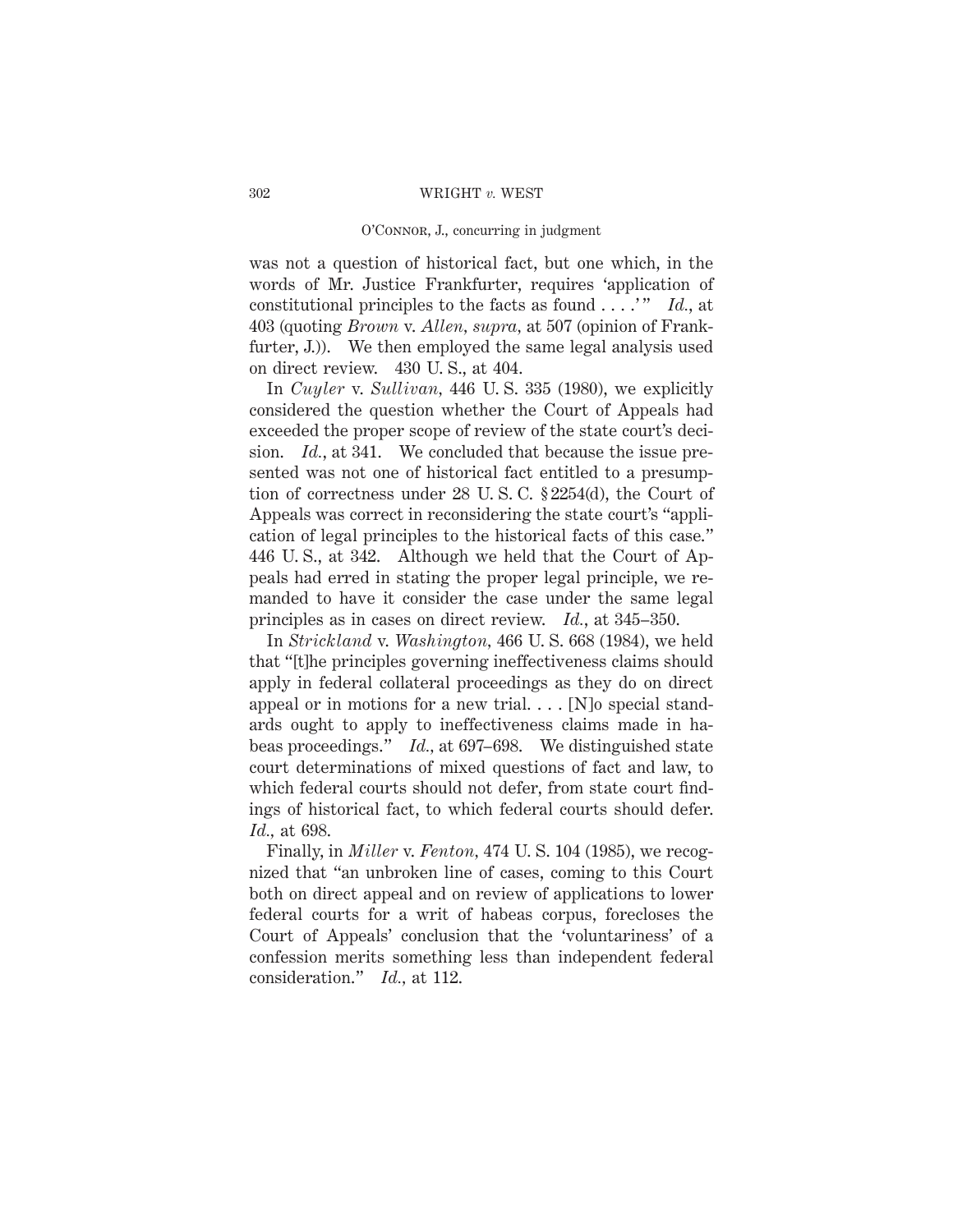To this list of cases cited by Justice Thomas, one could add the following, all of which applied a standard of *de novo* review. *Leyra* v. *Denno,* 347 U. S. 556, 558–561 (1954); *United States ex rel. Jennings* v. *Ragen,* 358 U. S. 276, 277 (1959); *Rogers* v. *Richmond,* 365 U. S. 534, 546 (1961); *Gideon* v. *Wainwright,* 372 U. S. 335, 339–345 (1963); *Pate* v. *Robinson,* 383 U. S. 375, 384–386 (1966); *Sheppard* v. *Maxwell,* 384 U. S. 333, 349–363 (1966); *McMann* v. *Richardson,* 397 U. S. 759, 766–774 (1970); *Lego* v. *Twomey,* 404 U. S. 477, 482–490 (1972); *Barker* v. *Wingo,* 407 U. S. 514, 522–536 (1972); *Morrissey* v. *Brewer,* 408 U. S. 471, 480–490 (1972); *Gagnon* v. *Scarpelli,* 411 U. S. 778, 781–791 (1973); *Schneckloth* v. *Bustamonte,* 412 U. S. 218, 222–249 (1973); *Manson* v. *Brathwaite,* 432 U. S. 98, 109–117 (1977); *Watkins* v. *Sowders,* 449 U. S. 341, 345–349 (1981); *Jones* v. *Barnes,* 463 U. S. 745, 750– 754 (1983); *Berkemer* v. *McCarty,* 468 U. S. 420, 435–442 (1984); *Moran* v. *Burbine,* 475 U. S. 412, 420–434 (1986); *Kimmelman* v. *Morrison,* 477 U. S. 365, 383–387 (1986); *Maynard* v. *Cartwright,* 486 U. S. 356, 360–365 (1988); *Duckworth* v. *Eagan,* 492 U. S. 195, 201–205 (1989). There have been many others.

Sixth, Justice Thomas misdescribes *Jackson* v. *Virginia,* 443 U. S. 307 (1979). *Ante,* at 290. In *Jackson,* the respondents proposed a deferential standard of review, very much like the one JUSTICE THOMAS discusses today, that they thought appropriate for addressing constitutional claims of insufficient evidence. 443 U. S., at 323. We expressly rejected this proposal. *Ibid.* Instead, we adhered to the general rule of *de novo* review of constitutional claims on habeas. *Id.,* at 324.

Seventh, Justice Thomas mischaracterizes *Teague* v. *Lane,* 489 U. S. 288 (1989), and *Penry* v. *Lynaugh,* 492 U. S. 302 (1989), as "question[ing] th[e] standard [of *de novo* review] with respect to pure legal questions." *Ante,* at 291. *Teague* did not establish a "deferential" standard of review of state court determinations of federal law. It did not es-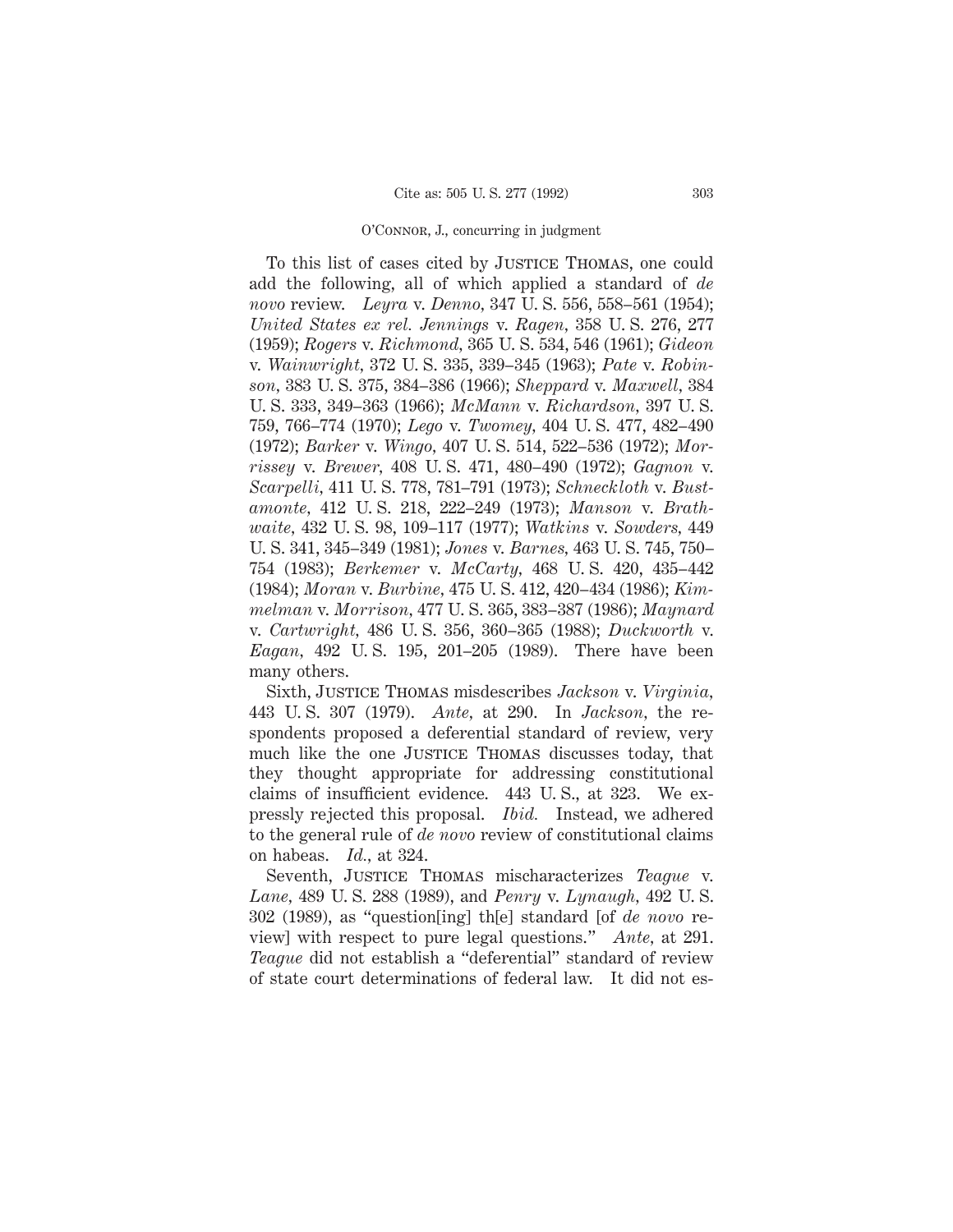# O'CONNOR, J., concurring in judgment

tablish a standard of review at all. Instead, *Teague* simply requires that a state conviction on federal habeas be judged according to the law in existence when the conviction became final. *Penry, supra,* at 314; *Teague, supra,* at 301. In *Teague,* we refused to give state prisoners the retroactive benefit of new rules of law, but we did *not* create any deferential standard of review with regard to old rules.

To determine what counts as a new rule, *Teague* requires courts to ask whether the rule a habeas petitioner seeks can be meaningfully distinguished from that established by binding precedent at the time his state court conviction became final. Cf. *Mackey* v. *United States,* 401 U. S. 667, 695 (1971) (inquiry is "to determine whether a particular decision has really announced a 'new' rule at all or whether it has simply applied a well-established constitutional principle to govern a case which is *closely analogous to those which have been previously considered* in the prior case law") (Harlan, J., concurring in judgments in part and dissenting in part) (internal quotation marks omitted; emphasis added). Even though we have characterized the new rule inquiry as whether "reasonable jurists" could disagree as to whether a result is dictated by precedent, see *Sawyer* v. *Smith,* 497 U. S. 227, 234 (1990), the standard for determining when a case establishes a new rule is "objective," and the mere existence of conflicting authority does not necessarily mean a rule is new. *Stringer* v. *Black,* 503 U. S. 222, 237 (1992). If a proffered factual distinction between the case under consideration and pre-existing precedent does not change the force with which the precedent's underlying principle applies, the distinction is not meaningful, and any deviation from precedent is not reasonable.

So, while JUSTICE THOMAS says that we "defer" to state courts' determinations of federal law, the statement is misleading. Although in practice, it may seem only "a matter of phrasing" whether one calls the *Teague* inquiry a standard of review or not, "phrasing mirrors thought, [and] it is impor-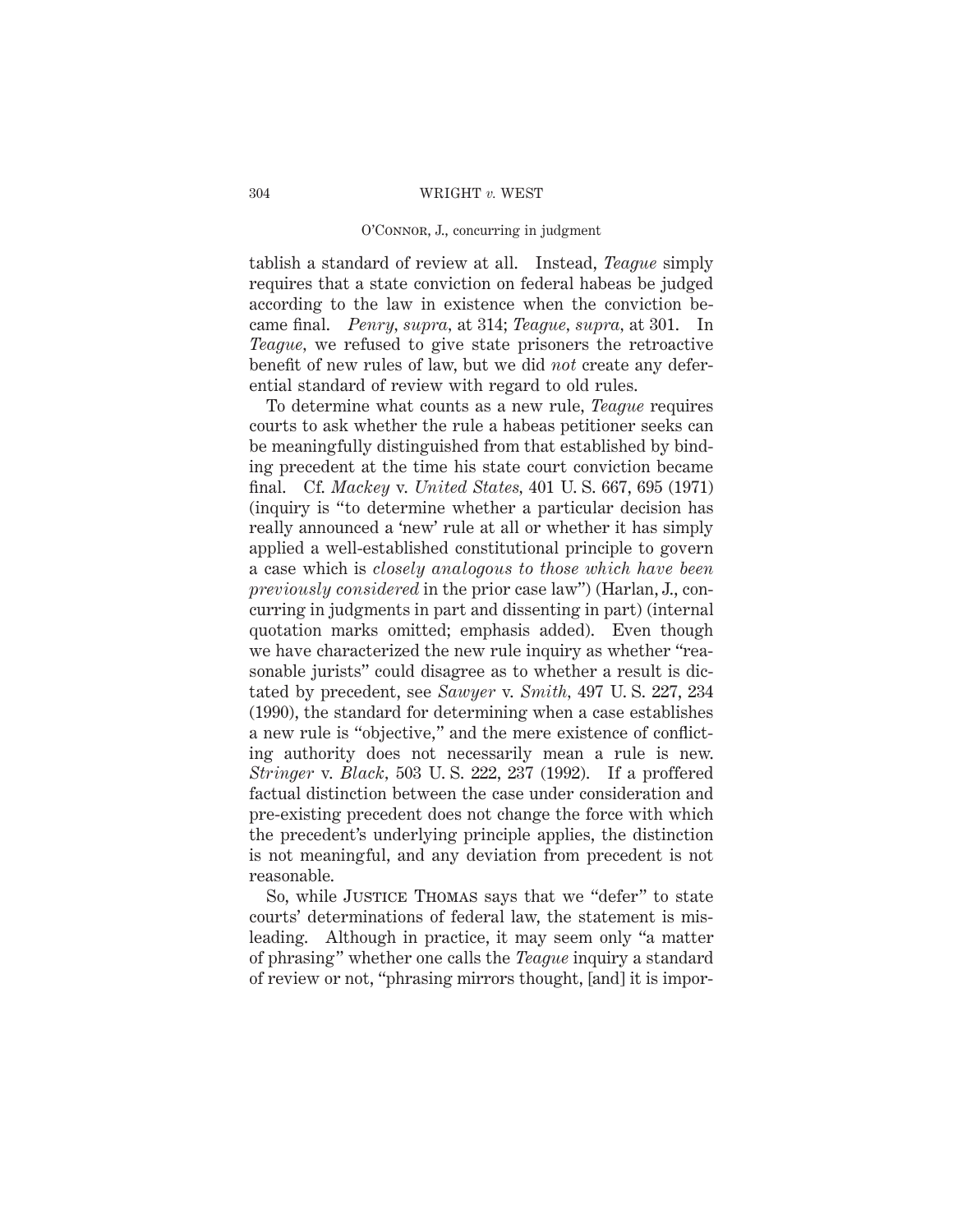tant that the phrasing not obscure the true issue before a federal court." *Brown* v. *Allen,* 344 U. S., at 501 (opinion of Frankfurter, J.). As JUSTICE KENNEDY convincingly demonstrates, the duty of the federal court in evaluating whether a rule is "new" is not the same as deference; federal courts must make an independent evaluation of the precedent existing at the time the state conviction became final in order to determine whether the case under consideration is meaningfully distinguishable. *Teague* does not direct federal courts to spend less time or effort scrutinizing the existing federal law, on the ground that they can assume the state courts interpreted it properly.

Eighth, though Justice Thomas suggests otherwise, *ante,* at 293, *de novo* review is not incompatible with the maxim that federal courts should "give great weight to the considered conclusions of a coequal state judiciary," *Miller* v. *Fenton,* 474 U. S., at 112, just as they do to persuasive, wellreasoned authority from district or circuit courts in other jurisdictions. A state court opinion concerning the legal implications of precisely the same set of facts is the closest one can get to a "case on point," and is especially valuable for that reason. But this does not mean that we have held in the past that federal courts must presume the correctness of a state court's legal conclusions on habeas, or that a state court's incorrect legal determination has ever been allowed to stand because it was reasonable. We have always held that federal courts, even on habeas, have an independent obligation to say what the law is.

Finally, in his one-sentence summary of respondent's arguments, *ante*, at 294, JUSTICE THOMAS fails to mention that Congress has considered habeas corpus legislation during 27 of the past 37 years, and on 13 occasions has considered adopting a deferential standard of review along the lines suggested by Justice Thomas. Congress has rejected each proposal. In light of the case law and Congress' position, a move away from *de novo* review of mixed questions of law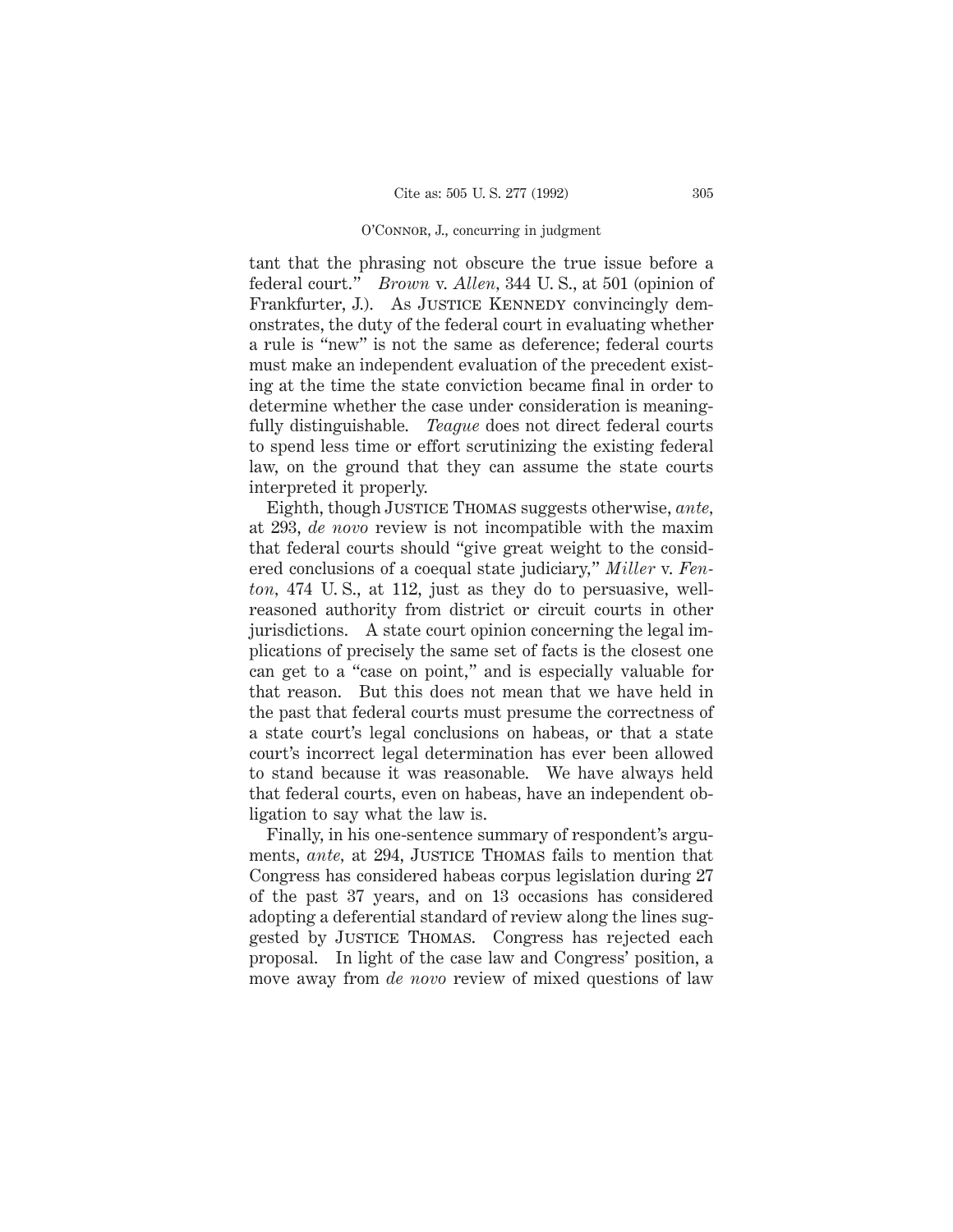# KENNEDY, J., concurring in judgment

and fact would be a substantial change in our construction of the authority conferred by the habeas corpus statute. As JUSTICE THOMAS acknowledges, to change the standard of review would indeed be "far-reaching," *ante,* at 295, and we need not decide whether to do so in order to resolve this case.

### JUSTICE KENNEDY, concurring in the judgment.

I do not enter the debate about the reasons that took us to the point where mixed constitutional questions are subject to *de novo* review in federal habeas corpus proceedings. Whatever the answer to that difficult historical inquiry, all agree that, at least prior to the Court's adoption of the retroactivity analysis of *Teague* v. *Lane,* 489 U. S. 288 (1989), see *Penry* v. *Lynaugh,* 492 U. S. 302, 313–314 (1989), the matter was settled. It seems that the real issue dividing my colleagues is whether the retroactivity analysis of *Teague* casts doubt upon the rule of *Miller* v. *Fenton,* 474 U. S. 104, 112 (1985). Even petitioner State of Virginia and the United States as *amicus curiae,* both seeking a deferential standard with respect to mixed questions, recognize that this is how the standard of review question arises. See Brief for Petitioners 11 ("The notion that a state prisoner has a right to *de novo* federal collateral review of his constitutional claims . . . surely has not survived this Court's decisions in *Teague*" and its progeny); Brief for United States as *Amicus Curiae* 12 ("Prior to the rule established by *Teague* [and later cases applying *Teague*], this Court often treated mixed questions of law and fact as subject to independent review in federal habeas corpus").

If vindication of the principles underlying *Teague* did require that state-court rulings on mixed questions must be given deference in a federal habeas proceeding, then indeed it might be said that the *Teague* line of cases is on a collision course with the *Miller* v. *Fenton* line. And in the proper case we would have to select one at the expense of the other. But in my view neither the purpose for which *Teague* was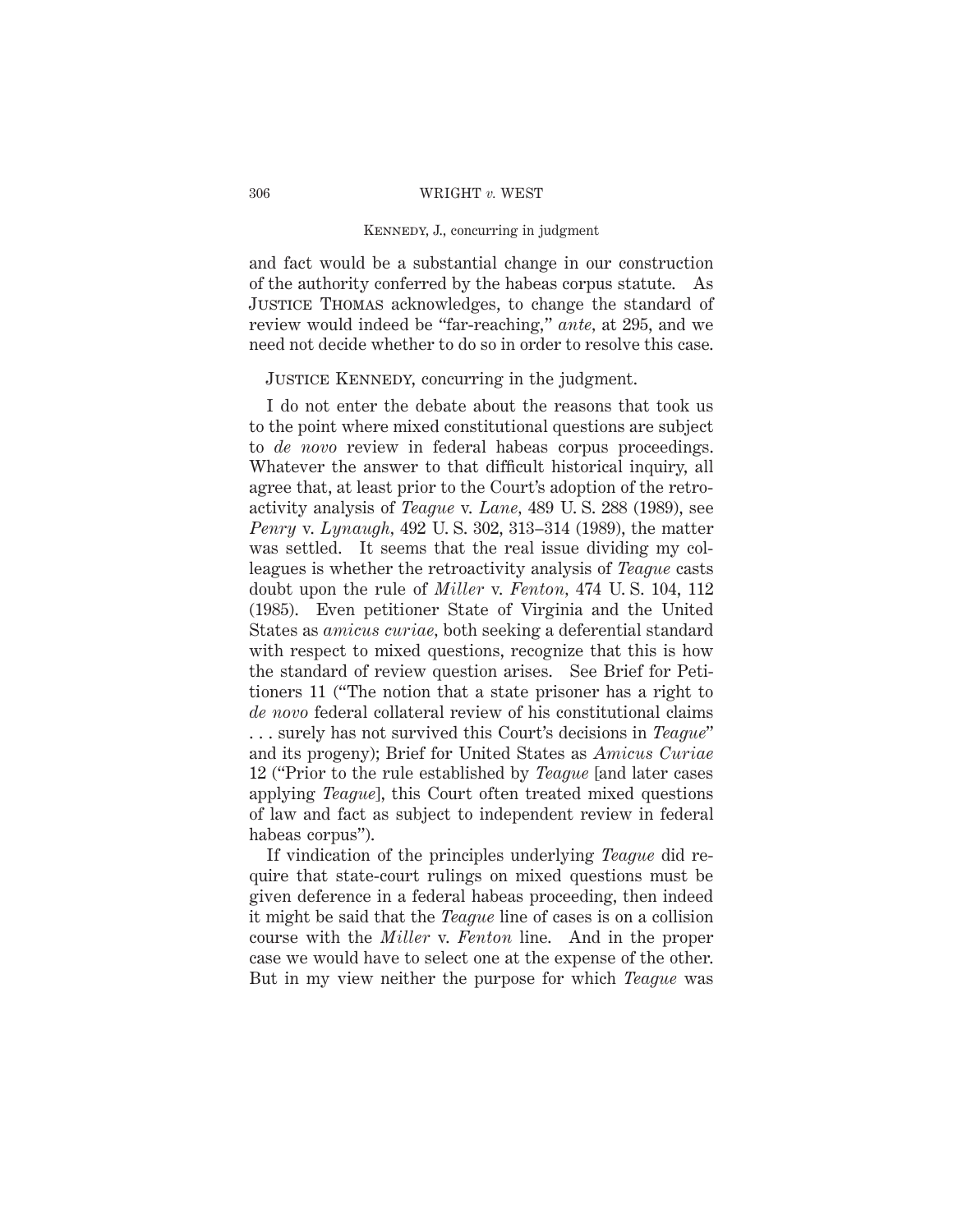# KENNEDY, J., concurring in judgment

adopted nor the necessary means for implementing its holding creates any real conflict with the requirement of *de novo* review of mixed questions.

In my view, it would be a misreading of *Teague* to interpret it as resting on the necessity to defer to state-court determinations. *Teague* did not establish a deferential standard of review of state-court decisions of federal law. It established instead a principle of retroactivity. See *Teague* v. *Lane, supra,* at 310 ("[W]e now adopt Justice Harlan's view of retroactivity for cases on collateral review"). To be sure, the fact that our standard for distinguishing old rules from new ones turns on the reasonableness of a state court's interpretation of then existing precedents suggests that federal courts do in one sense defer to state-court determinations. But we should not lose sight of the purpose of the reasonableness inquiry where a *Teague* issue is raised: The purpose is to determine whether application of a new rule would upset a conviction that was obtained in accordance with the constitutional interpretations existing at the time of the prisoner's conviction.

As we explained earlier this Term:

"When a petitioner seeks federal habeas relief based upon a principle announced after a final judgment, *Teague* and our subsequent decisions interpreting it require a federal court to answer an initial question, and in some cases a second. First, it must be determined whether the decision relied upon announced a new rule. If the answer is yes and neither exception applies, the decision is not available to the petitioner. If, however, the decision did not announce a new rule, it is necessary to inquire whether granting the relief sought would create a new rule because the prior decision is applied in a novel setting, thereby extending the precedent. The interests in finality, predictability, and comity underlying our new rule jurisprudence may be undermined to an equal degree by the invocation of a rule that was not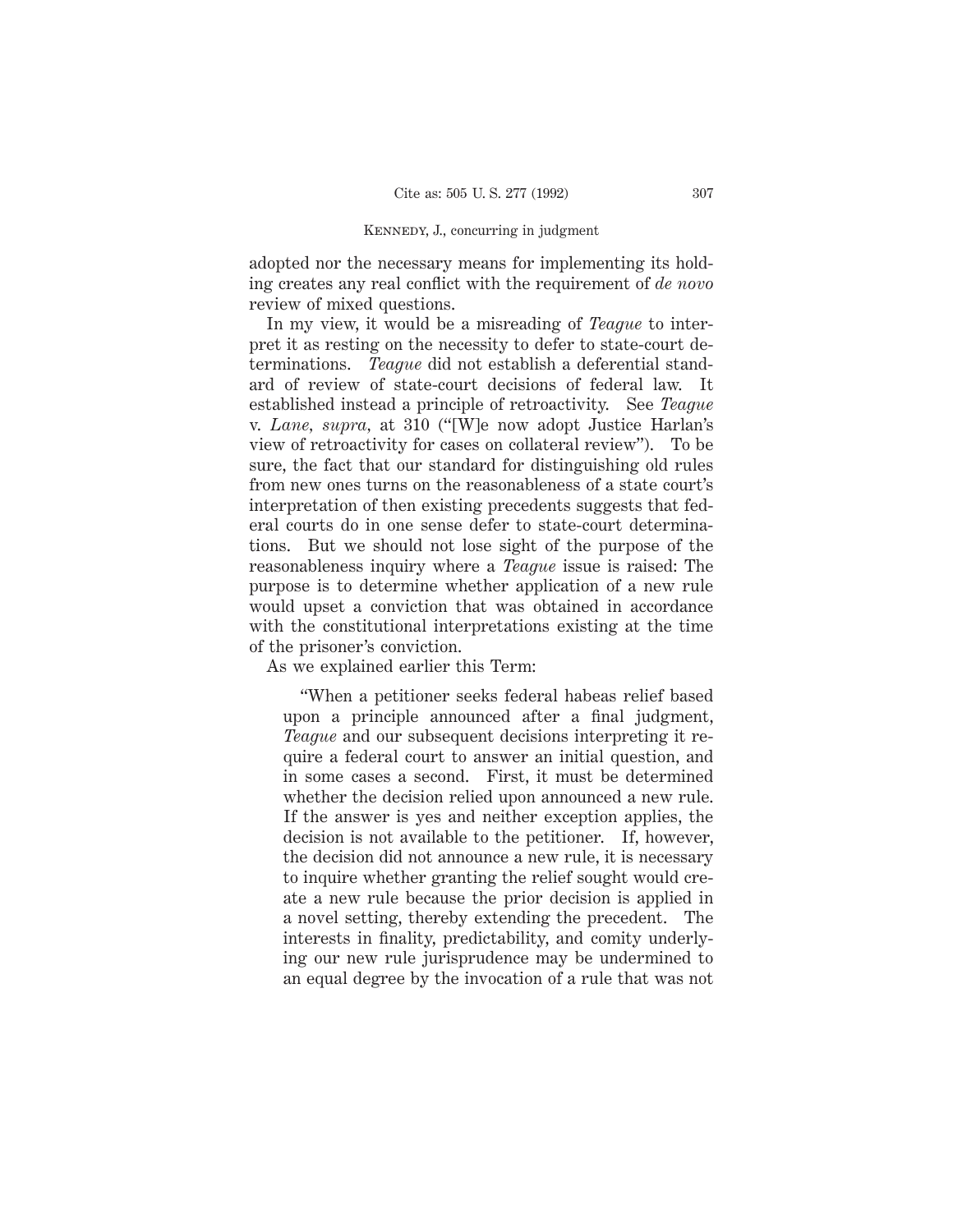# KENNEDY, J., concurring in judgment

dictated by precedent as by the application of an old rule in a manner that was not dictated by precedent." *Stringer* v. *Black,* 503 U. S. 222, 227–228 (1992) (citation omitted).

The comity interest is not, however, in saying that since the question is close the state-court decision ought to be deemed correct because we are in no better position to judge. That would be the real thrust of a principle based on deference. We see that principle at work in the statutory requirement that, except in limited circumstances, the federal habeas court must presume the correctness of state-court factual findings. See 28 U. S. C. § 2254(d). See also *Rushen* v. *Spain,* 464 U. S. 114, 120 (1983) *(per curiam)* (noting that "the state courts were in a far better position than the federal courts to answer" a factual question). Deference of this kind may be termed a comity interest, but it is not the comity interest that underlies *Teague.* The comity interest served by *Teague* is in not subjecting the States to a regime in which finality is undermined by our changing a rule once thought correct but now understood to be deficient on its own terms. It is in recognition of this principle that we ask whether the decision in question was dictated by precedent. See, *e. g., Saffle* v. *Parks,* 494 U. S. 484, 488 (1990).

*Teague* does bear on applications of law to fact which result in the announcement of a new rule. Whether the prisoner seeks the application of an old rule in a novel setting, see *Stringer, supra,* at 228, depends in large part on the nature of the rule. If the rule in question is one which of necessity requires a case-by-case examination of the evidence, then we can tolerate a number of specific applications without saying that those applications themselves create a new rule. The rule of *Jackson* v. *Virginia,* 443 U. S. 307 (1979), is an example. By its very terms it provides a general standard which calls for some examination of the facts. The standard is whether any rational trier of fact could have found guilt beyond a reasonable doubt after a review of all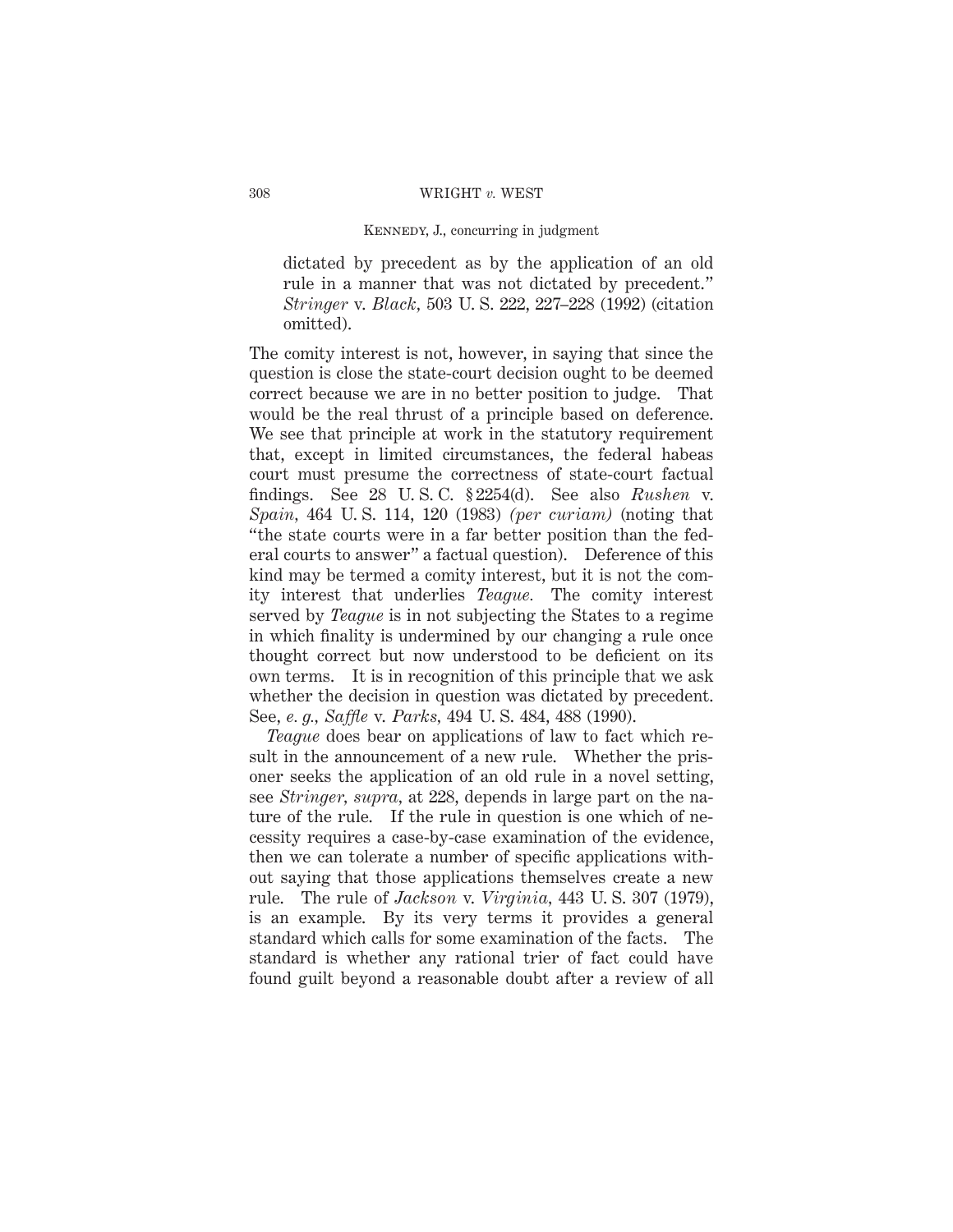# KENNEDY, J., concurring in judgment

the evidence, so of course there will be variations from case to case. Where the beginning point is a rule of this general application, a rule designed for the specific purpose of evaluating a myriad of factual contexts, it will be the infrequent case that yields a result so novel that it forges a new rule, one not dictated by precedent.

Although as a general matter "new rules will not be applied or announced" in habeas proceedings, *Penry,* 492 U. S., at 313, there is no requirement that we engage in the threshold *Teague* inquiry in a case in which it is clear that the prisoner would not be entitled to the relief he seeks even if his case were pending on direct review. See *Collins* v. *Youngblood,* 497 U. S. 37 (1990). Therefore, it is not necessary to the resolution of this case to consider the oddity that reversing respondent's conviction because of the quite factspecific determination that there was insufficient evidence would have the arguable effect of undercutting the wellestablished general principle in Virginia and elsewhere that the trier of fact may infer theft from unexplained or falsely denied possession of recently stolen goods. Whether a holding that there was insufficient evidence would constitute one of those unusual cases in which an application of *Jackson* would create a new rule need not be addressed.

On these premises, the existence of *Teague* provides added justification for retaining *de novo* review, not a reason to abandon it. *Teague* gives substantial assurance that habeas proceedings will not use a new rule to upset a state conviction that conformed to rules then existing. With this safeguard in place, recognizing the importance of finality, *de novo* review can be exercised within its proper sphere.

For the foregoing reasons, I would not interpret *Teague* as calling into question the settled principle that mixed questions are subject to plenary review on federal habeas corpus. And, for the reasons I have mentioned, I do not think it necessary to consider whether the respondent brings one of those unusual *Jackson* claims which is *Teague*-barred.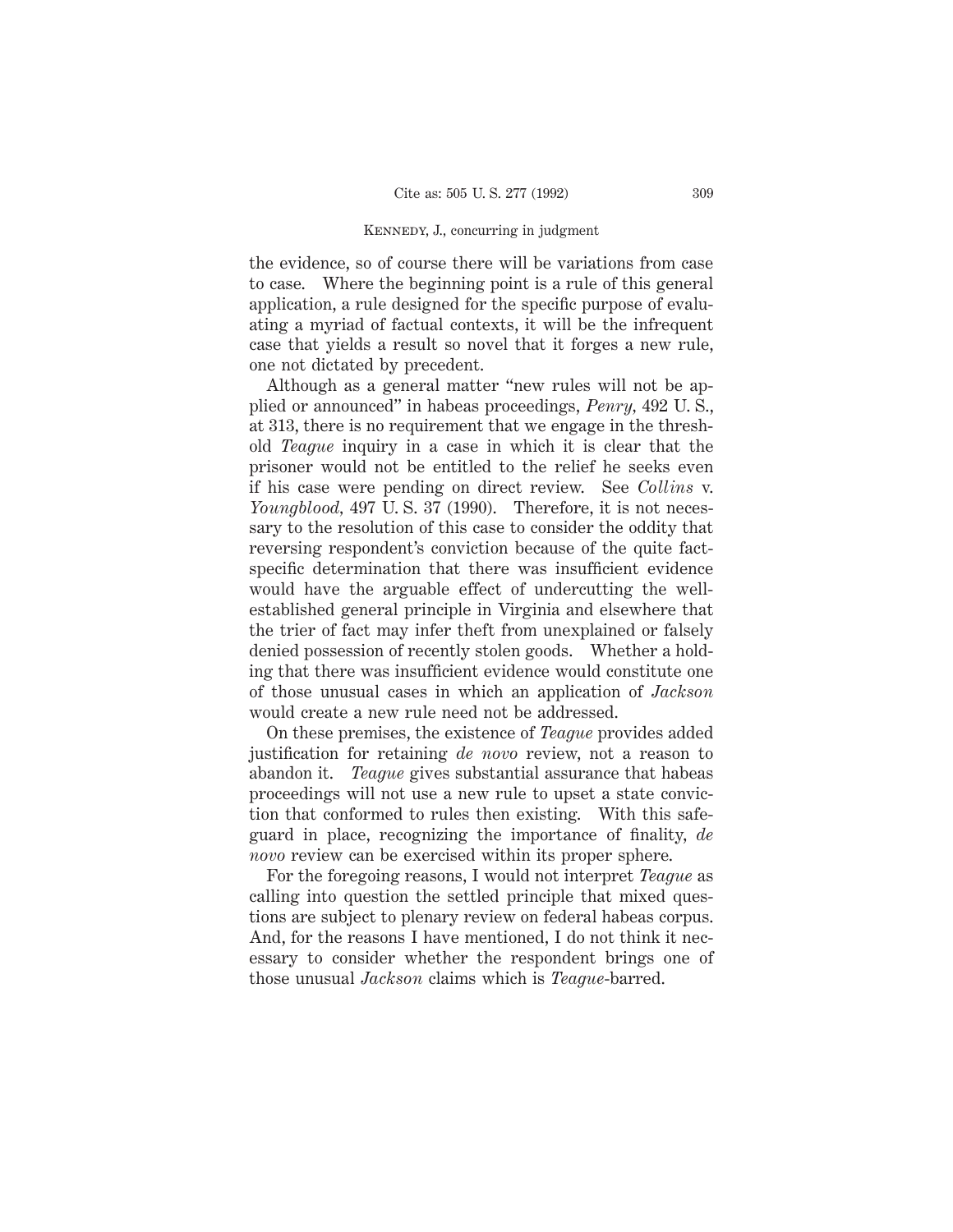# SOUTER, J., concurring in judgment

I agree that the evidence in this case was sufficient to convince a rational factfinder of guilt beyond a reasonable doubt; and I concur in the judgment of the Court.

# JUSTICE SOUTER, concurring in the judgment.

While I could not disagree with the majority that sufficient evidence supported West's conviction, see, *e. g., ante,* at 295– 297, I do not think the Court should reach that issue. We have often said that when the principles first developed in *Teague* v. *Lane,* 489 U. S. 288 (1989), pose a threshold question on federal habeas review, it is only after an answer favorable to the prisoner that a court should address the merits. See, *e. g., Collins* v. *Youngblood,* 497 U. S. 37, 40–41 (1990); *Penry* v. *Lynaugh,* 492 U. S. 302, 313, 329 (1989); *Teague, supra,* at 300 (plurality opinion). This habeas case begins with a *Teague* question, and its answer does not favor West. I would go no further.<sup>1</sup>

### I

Under cases in the line of *Teague* v. *Lane, supra,* with two narrow exceptions not here relevant, federal courts conducting collateral review may not announce or apply a "new" rule for a state prisoner's benefit, *Butler* v. *McKellar,* 494 U. S. 407, 412 (1990); *Teague, supra,* at 310 (plurality opinion), a new rule being one that was "not *'dictated* by precedent existing at the time the defendant's conviction became final,'" *Sawyer* v. *Smith,* 497 U. S. 227, 234 (1990) (quoting *Teague, supra,* at 301 (plurality opinion)) (emphasis in original). Put differently, the new-rule enquiry asks "whether a state court considering [the prisoner's] claim at the time his conviction became final would have felt compelled by existing precedent to conclude that the rule [the prisoner] seeks was required by the Constitution." *Saffle* v. *Parks,* 494 U. S. 484, 488

<sup>&</sup>lt;sup>1</sup> Because my analysis ends the case for me without reaching historical questions, I do not take a position in the disagreement between JUSTICE Thomas and Justice O'Connor.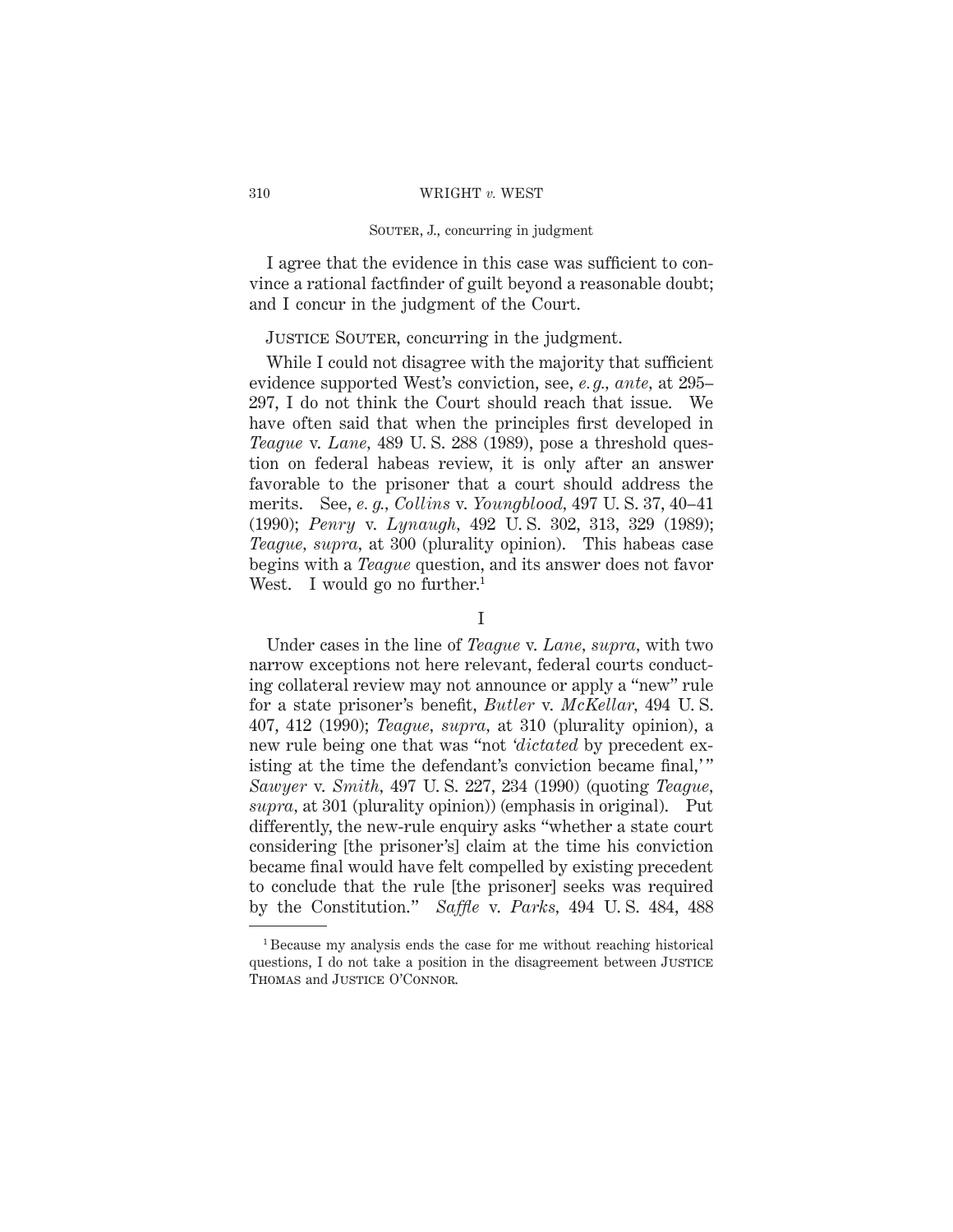(1990). Or, put differently yet again, if "reasonable jurists [might have] disagree[d]" about the steps the law would take next, its later development will not be grounds for relief. *Sawyer* v. *Smith, supra,* at 234; see also *Butler, supra,* at 415 ("susceptible to debate among reasonable minds").

The *Teague* line of cases reflects recognition of important "interests of comity and finality." *Teague, supra,* at 308 (plurality opinion). One purpose of federal collateral review of judgments rendered by state courts in criminal cases is to create an incentive for state courts to ""conduct their proceedings in a manner consistent with established constitutional standards," ' " *Butler, supra,* at 413 (quoting *Teague, supra,* at 306 (plurality opinion)), and "[t]he 'new rule' principle" recognizes that purpose by "validat[ing] reasonable, good-faith interpretations of existing precedents made by state courts even though they are shown to be contrary to later decisions." *Butler, supra,* at 414 (citing *United States* v. *Leon,* 468 U. S. 897, 918–919 (1984)).

The crux of the analysis when *Teague* is invoked, then, is identification of the rule on which the claim for habeas relief depends. To survive *Teague,* it must be "old" enough to have predated the finality of the prisoner's conviction, and specific enough to dictate the rule on which the conviction may be held to be unlawful. A rule old enough for *Teague* may of course be too general, and while identifying the required age of the rule of relief is a simple matter of comparing dates, passing on its requisite specificity calls for analytical care.

The proper response to a prisoner's invocation of a rule at too high a level of generality is well illustrated by our cases. In *Butler, supra,* for example, the prisoner relied on the rule of *Arizona* v. *Roberson,* 486 U. S. 675 (1988), which we announced after Butler's conviction had become final. We held in *Roberson* that the Fifth Amendment forbids police interrogation about a crime after the suspect requests counsel, even if his request occurs in the course of investigating a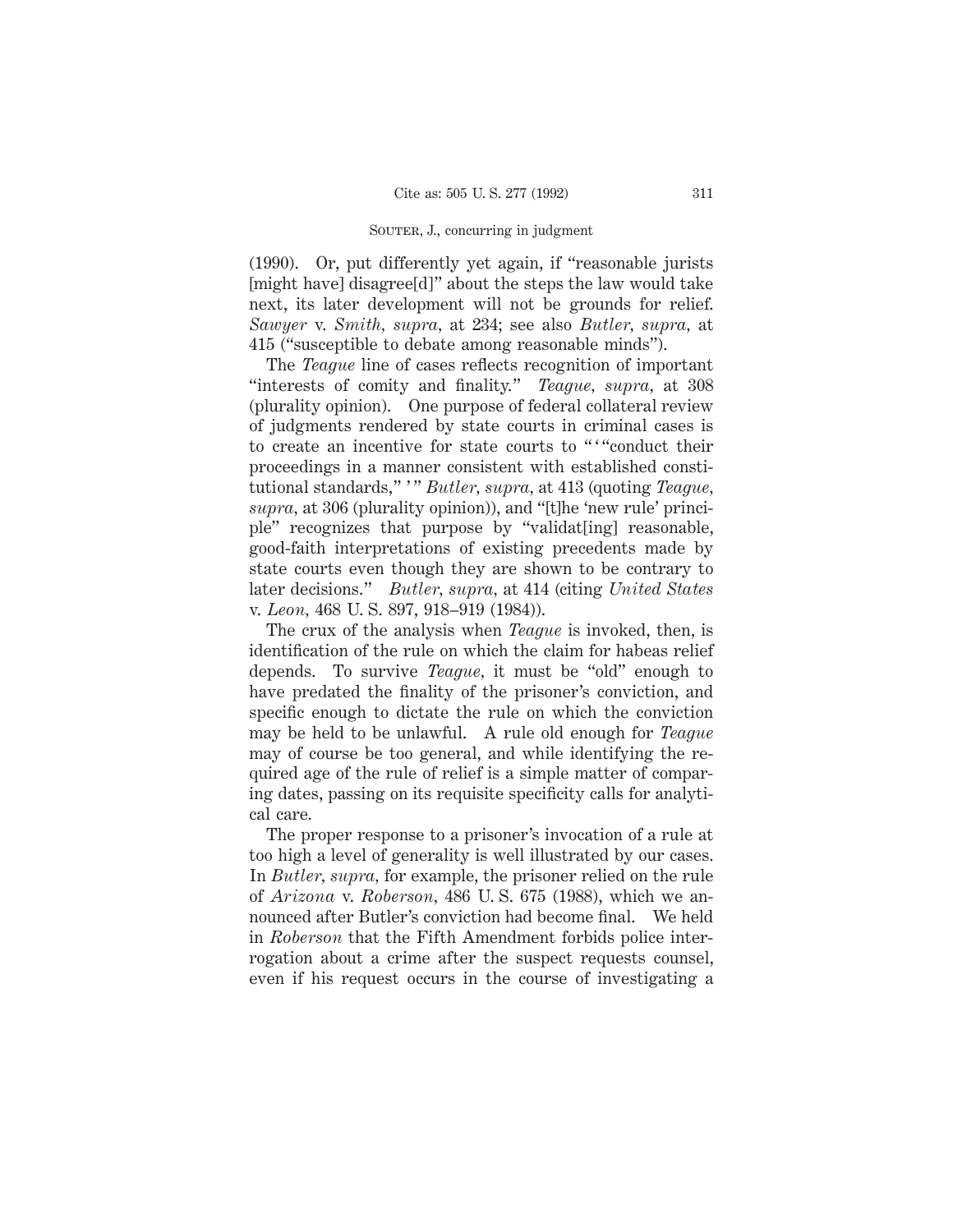different, unrelated crime. *Id.,* at 682. Butler argued that he could invoke *Roberson*'s rule because it was "merely an application of *Edwards* [v. *Arizona,* 451 U. S. 477 (1981)]," in which we held that, if a person is in custody on suspicion of a crime, the police must stop questioning him about that crime once he invokes his right to counsel, *id.,* at 484–485, "to a slightly different set of facts." 494 U. S., at 414. We rejected this argument, saying that it "would not have been an illogical or even a grudging application of *Edwards* to decide that it did not extend to the facts of *Roberson.*" *Id.,* at 415.

Likewise, in *Sawyer, supra,* the petitioner sought the benefit of *Caldwell* v. *Mississippi,* 472 U. S. 320 (1985), which had been announced after Sawyer's conviction was final. We held in *Caldwell* that the Eighth Amendment prohibits resting "a death sentence on a determination made by a sentencer who has been led to believe that the responsibility for determining the appropriateness of the defendant's death rests elsewhere." *Id.,* at 328–329. Sawyer argued that he was entitled to the benefit of *Caldwell*'s rule as having been "dictated by the principle of reliability in capital sentencing," *Sawyer, supra,* at 236, which, he said, had been established by cases announced before his conviction became final, *Eddings* v. *Oklahoma,* 455 U. S. 104 (1982), and *Lockett* v. *Ohio,* 438 U. S. 586 (1978), among them. We rejected the argument, saying that

"the *[Teague]* test would be meaningless if applied at this level of generality. Cf. *Anderson* v. *Creighton,* 483 U. S. 635, 639 (1987) ('[I]f the test of "clearly established law" were to be applied at this level of generality, . . . [p]laintiffs would be able to convert the rule of qualified immunity that our cases plainly establish into a rule of virtually unqualified liability simply by alleging violation of extremely abstract rights')." 497 U. S., at 236 (internal quotation brackets in original).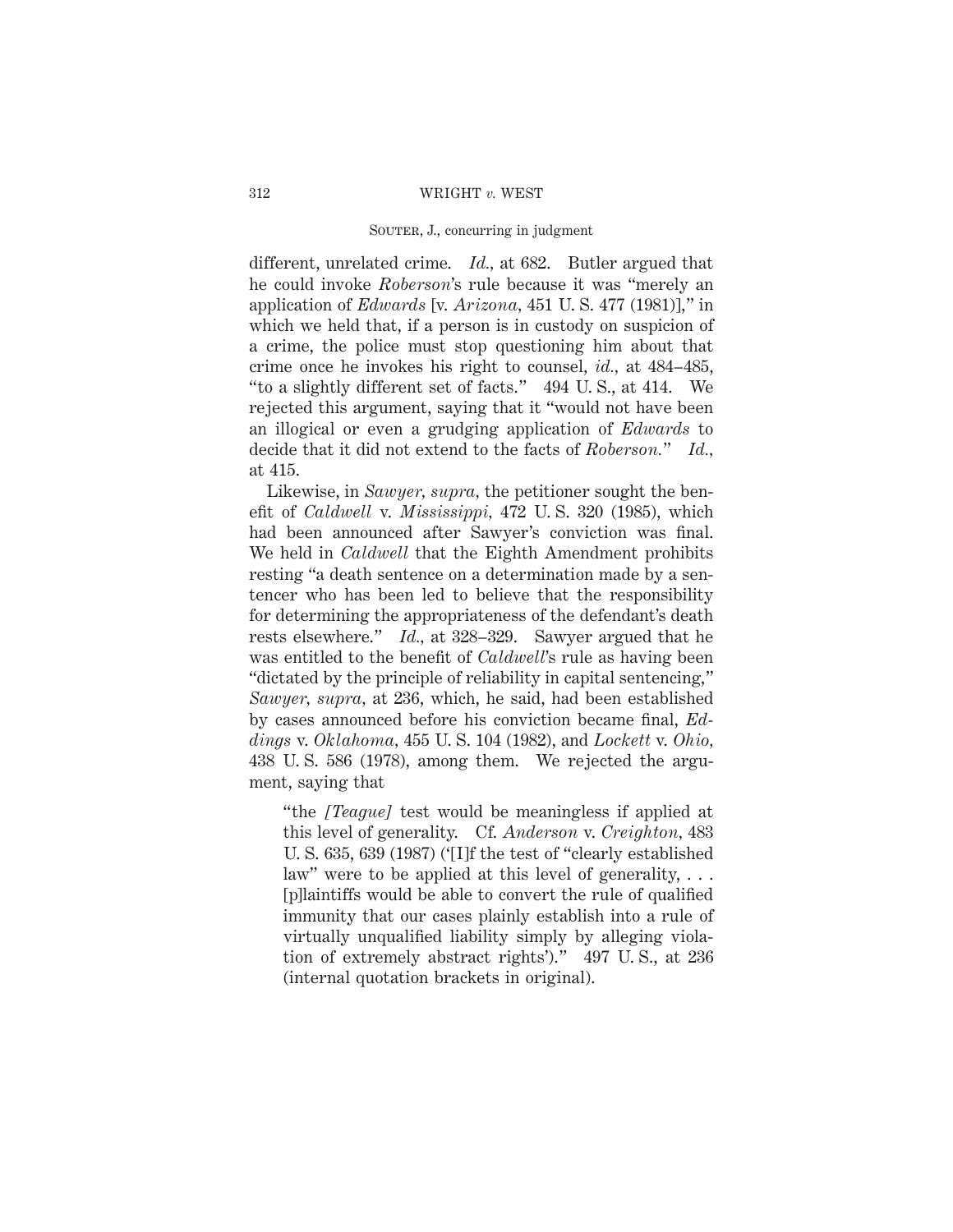Although the principle that Sawyer invoked certainly "lent general support to the conclusion reached in *Caldwell,*" *ibid.,* we said that " 'it does not follow that [*Eddings* and *Lockett*] compel the rule that [petitioner] seeks,'" *ibid.* (second set of brackets in original) (quoting *Saffle, supra,* at 491).

In sum, our cases have recognized that "[t]he interests in finality, predictability, and comity underlying our new rule jurisprudence may be undermined to an equal degree by the invocation of a rule that was not dictated by precedent as by the application of an old rule in a manner that was not dictated by precedent." *Stringer* v. *Black,* 503 U. S. 222, 228 (1992). This does not mean, of course, that a habeas petitioner must be able to point to an old case decided on facts identical to the facts of his own. But it does mean that, in light of authority extant when his conviction became final, its unlawfulness must be apparent. Cf. *Anderson* v. *Creighton,* 483 U. S. 635, 640 (1987).

### II

In this case, the Court of Appeals overruled the Commonwealth's *Teague* objection by saying that West merely claimed that the evidence had been insufficient to support his conviction, so that the result he sought was dictated by *Jackson* v. *Virginia,* 443 U. S. 307 (1979), a case announced before petitioner's conviction became final for *Teague* purposes in 1980. 931 F. 2d 262, 265–267 (CA4 1991). Having thus surmounted *Teague*'s time hurdle, the court went on to say that "the evidence here consisted entirely of . . . the . . . facts . . . that about one-third in value of goods stolen between December 13 and December 26, 1978, were found on January 10, 1979, in the exclusive possession of . . . West, coupled with [West's] own testimony explaining his possession as having come about by purchases in the interval." 931 F. 2d, at 268. Applied in this context, the court held, the unadorned *Jackson* norm translated into the more specific rule announced in *Cosby* v. *Jones,* 682 F. 2d 1373 (CA11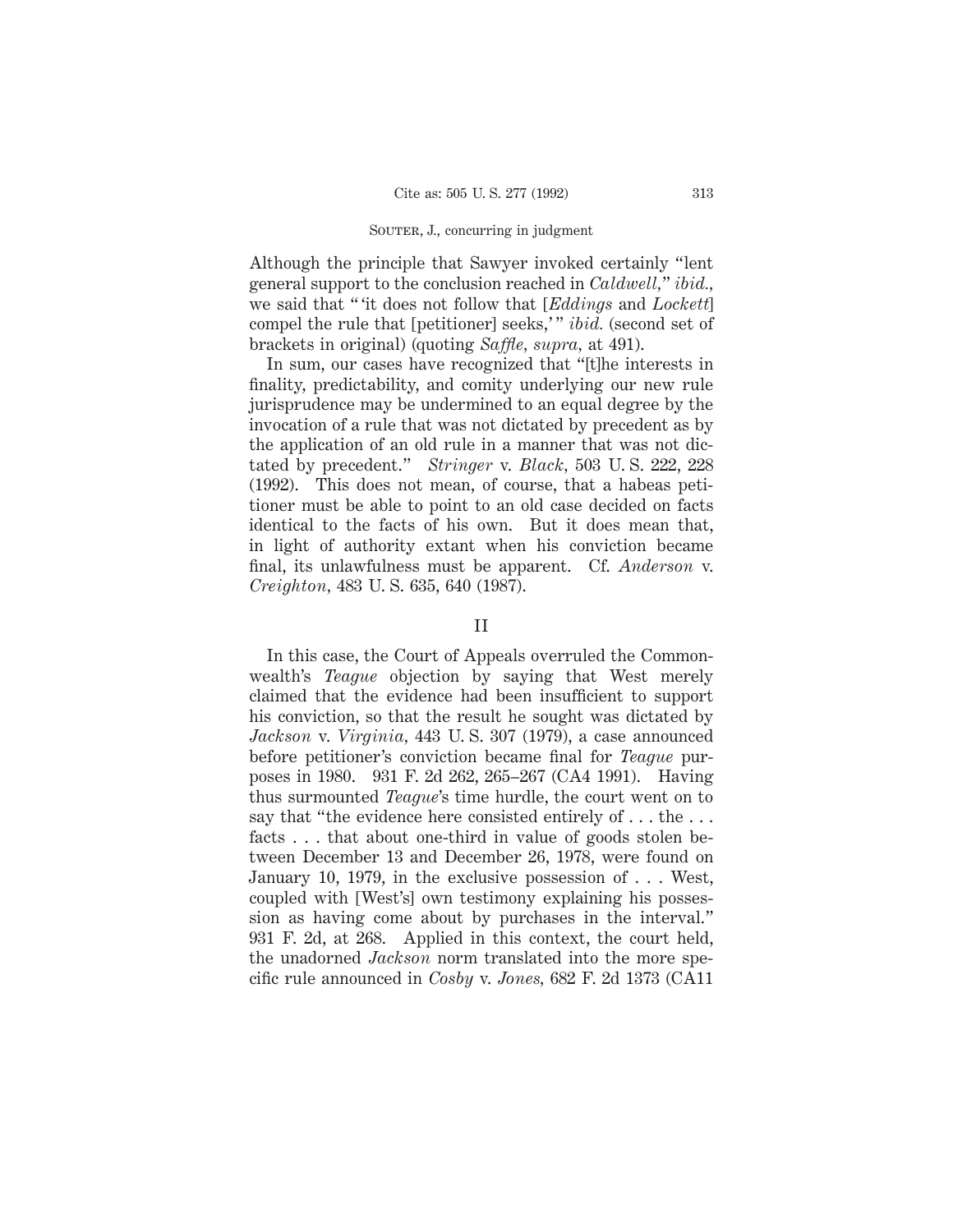# SOUTER, J., concurring in judgment

1982), which held that the evidence of unexplained or unconvincingly explained possession of recently stolen goods was not, without more, sufficient to prove theft, but must be weighed more exactly after asking five questions: (1) Was "the possession... recent, relative to the crime"? (2) Was a large majority of the stolen items found in the defendant's possession? (3) Did the defendant attempt to conceal the stolen items? (4) Was the defendant's explanation, "even if discredited by the jury, . . . 'so implausible or demonstrably false as to give rise to positive evidence in favor of the government' "? and (5) Was there corroborating evidence supporting the conviction? 931 F. 2d, at 268 (quoting *Cosby, supra,* at 1383, n. 19).

Applying *Cosby* to the facts of this case, the Court of Appeals found that all five factors were either neutral or advantageous to West: (1) Two to four weeks elapsed between the theft and the possession described in testimony,<sup>2</sup> a time period consistent with West's explanation that he had bought the goods in the interval; (2) measured by value, a mere third of Cardova's belongings surfaced in West's possession; (3) the stolen items were found in plain view in West's home; (4) while "there was no third person testimony corroborating" [West's] explanation and on cross-examination West exhibited confusion about the exact circumstances of some of the purchases[,] . . . he maintained his general explanation that he had purchased all the items at flea markets, and there was nothing inherently implausible about this explanation"; and, finally, (5) there was no evidence corroborating theft by West. 931 F. 2d, at 269–270. The Court of Appeals concluded that "the evidence here, assessed in its entirety and in the light most favorable to the prosecution, was not sufficient to persuade any rational trier of fact of [West's] guilt . . . ." *Id.,* at 270.

<sup>2</sup> The Court of Appeals overlooked that West testified that he came into possession of Cardova's goods around January 1. See App. 25–27. Thus, a more accurate estimate of the time lapse would be one to three weeks.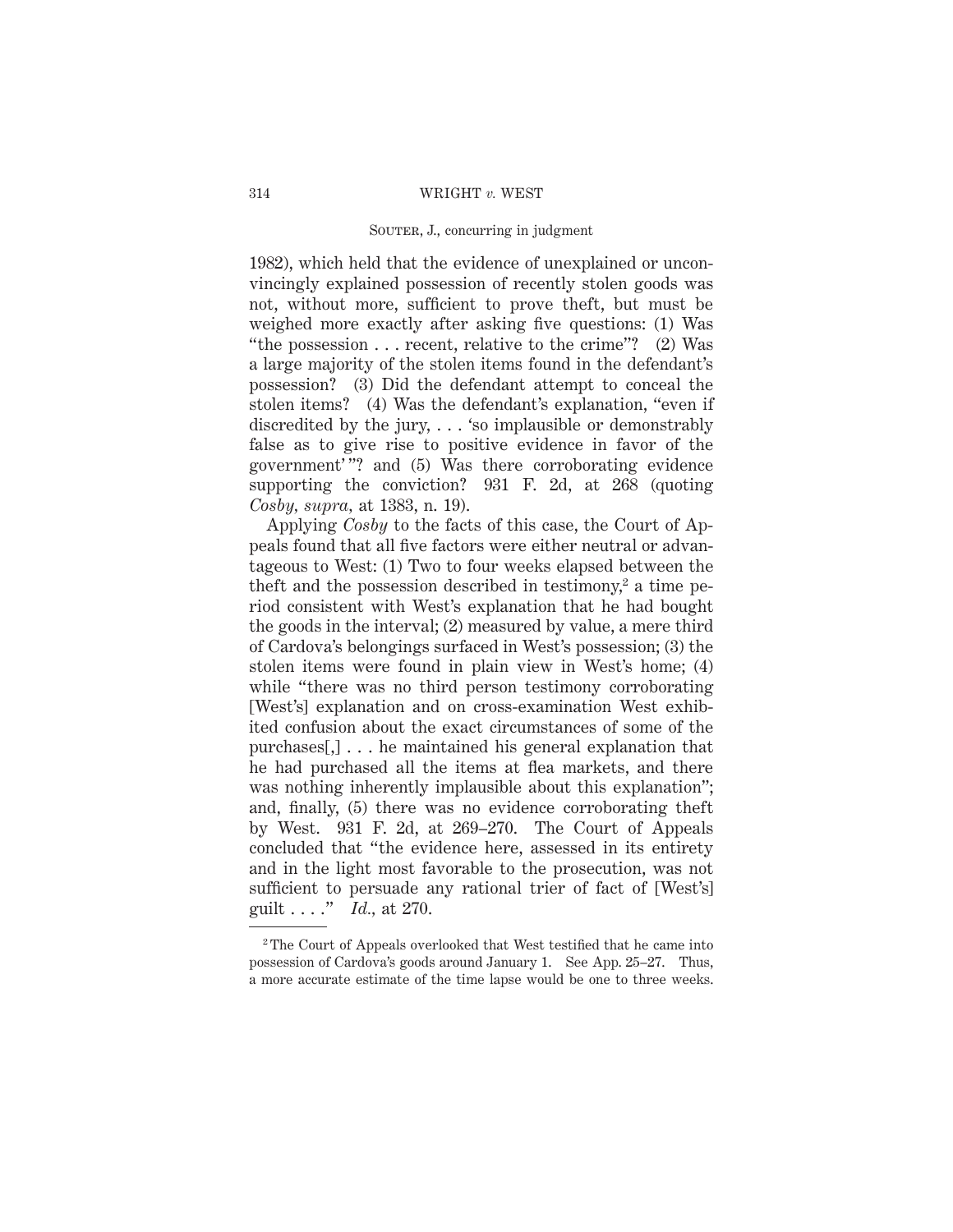It is clear that the Court of Appeals misapplied the commands of *Teague* by defining the rule from which West sought to benefit at an unduly elevated level of generality. There can, of course, be no doubt that, in reviewing West's conviction, the Supreme Court of Virginia was not entitled to disregard *Jackson,* which antedated the finality of West's conviction. But from *Jackson*'s rule, that sufficiency depends on whether a rational trier, viewing the evidence most favorably to the prosecution, could find all elements beyond a reasonable doubt, it does not follow that the insufficiency of the evidence to support West's conviction was apparent. Virginia courts have long recognized a rule that evidence of unexplained or falsely explained possession of recently stolen goods is sufficient to sustain a finding that the possessor took the goods. See, *e. g., Montgomery* v. *Commonwealth,* 221 Va. 188, 190, 269 S. E. 2d 352, 353 (1980); *Henderson* v. *Commonwealth,* 215 Va. 811, 812–813, 213 S. E. 2d 782, 783–784 (1975); *Bazemore* v. *Commonwealth,* 210 Va. 351, 352, 170 S. E. 2d 774, 776 (1969); *Bright* v. *Commonwealth,* 4 Va. App. 248, 251, 356 S. E. 2d 443, 444 (1987). In this case, we are concerned only with the Virginia rule's second prong. West took the stand and gave an explanation that the jury rejected, thereby implying a finding that the explanation was false.3 Thus, the portion of the state rule under attack here is that falsely explained recent possession suffices to identify the possessor as the thief. The rule has the virtue of much common sense. It is utterly reasonable to conclude that a possessor of recently stolen goods who lies about where he got them is the thief who took them, and it should come as no surprise that the rule had been accepted as good law against the backdrop of a general state sufficiency standard no less stringent than that of *Jackson.* See, *e. g., Bishop* v. *Commonwealth,* 227 Va. 164, 169, 313 S. E. 2d 390, 393 (1984);

<sup>3</sup> The jury's finding must of course be accepted under the *Jackson* v. *Virginia,* 443 U. S. 307 (1979), requirement to judge sufficiency by viewing the evidence "in the light most favorable to the prosecution." *Id.,* at 319.